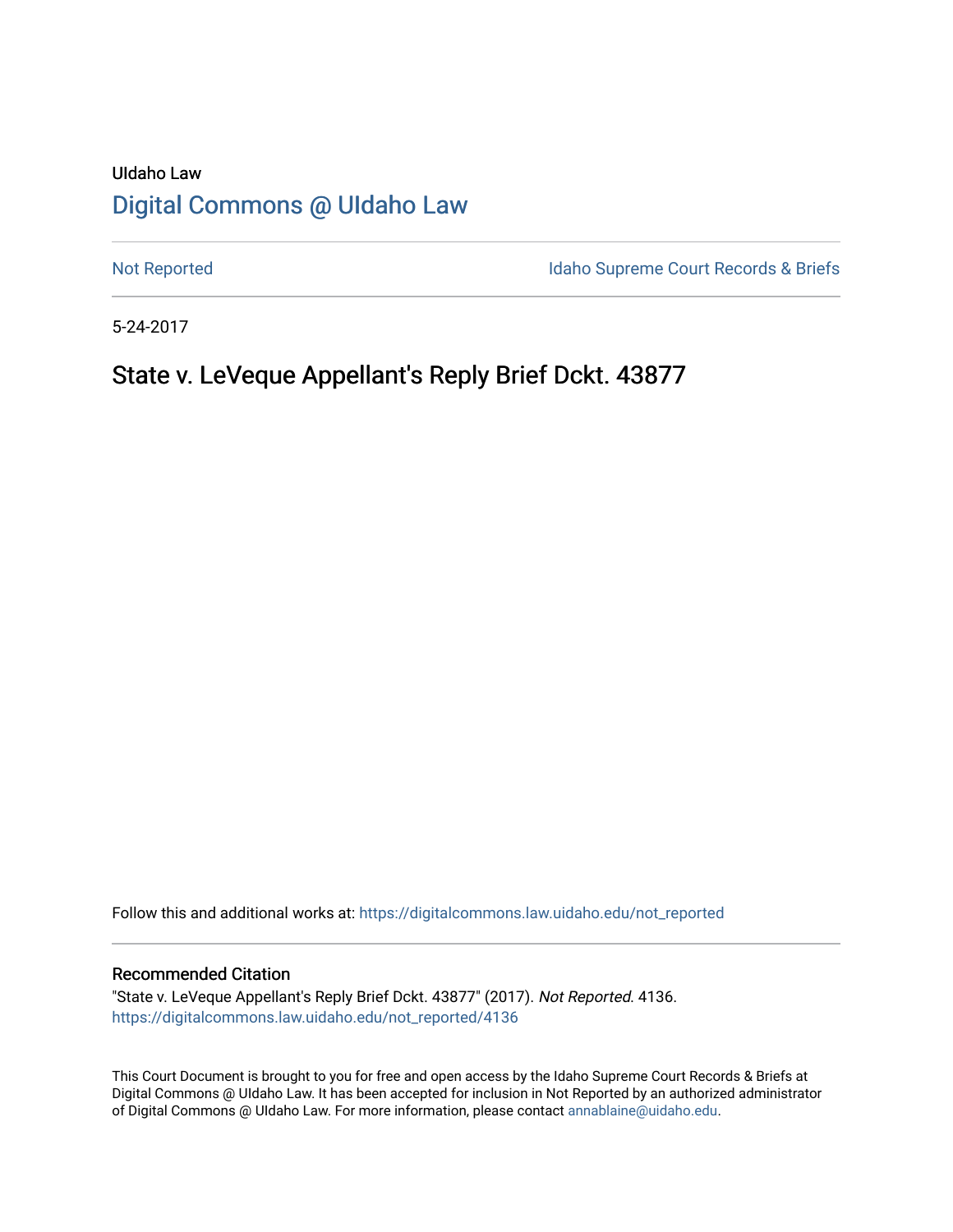#### **IN THE SUPREME COURT OF THE STATE OF IDAHO**

| <b>STATE OF IDAHO,</b>       |                     |
|------------------------------|---------------------|
| <b>Plaintiff-Respondent,</b> | NO. 43877           |
| v.                           | KOOTENAI COUNTY NO. |
|                              | CR 2013-11265       |
| KILO J. LE VEQUE,            |                     |
|                              | <b>REPLY BRIEF</b>  |
| Defendant-Appellant.         |                     |
|                              |                     |

## **REPLY BRIEF OF APPELLANT** \_\_\_\_\_\_\_\_\_\_\_\_\_\_\_\_\_\_\_\_\_\_\_\_

\_\_\_\_\_\_\_\_\_\_\_\_\_\_\_\_\_\_\_\_\_\_\_\_

## **APPEAL FROM THE DISTRICT COURT OF THE FIRST JUDICIAL DISTRICT OF THE STATE OF IDAHO, IN AND FOR THE COUNTY OF KOOTENAI**

### **HONORABLE JOHN T. MITCHELL District Judge** \_\_\_\_\_\_\_\_\_\_\_\_\_\_\_\_\_\_\_\_\_\_\_\_

\_\_\_\_\_\_\_\_\_\_\_\_\_\_\_\_\_\_\_\_\_\_\_\_

**ERIC D. FREDERICKSEN KENNETH K. JORGENSEN State Appellate Public Defender Deputy Attorney General State of Idaho Criminal Law Division I.S.B. #6555 P.O. Box 83720**

**BRIAN R. DICKSON (208) 334-4534 Deputy State Appellate Public Defender I.S.B. #8701 322 E. Front Street, Suite 570 Boise, Idaho 83702 Phone: (208) 334-2712 Fax: (208) 334-2985**

**ATTORNEYS FOR ATTORNEY FOR DEFENDANT-APPELLANT PLAINTIFF-RESPONDENT**

**Boise, Idaho 83720-0010**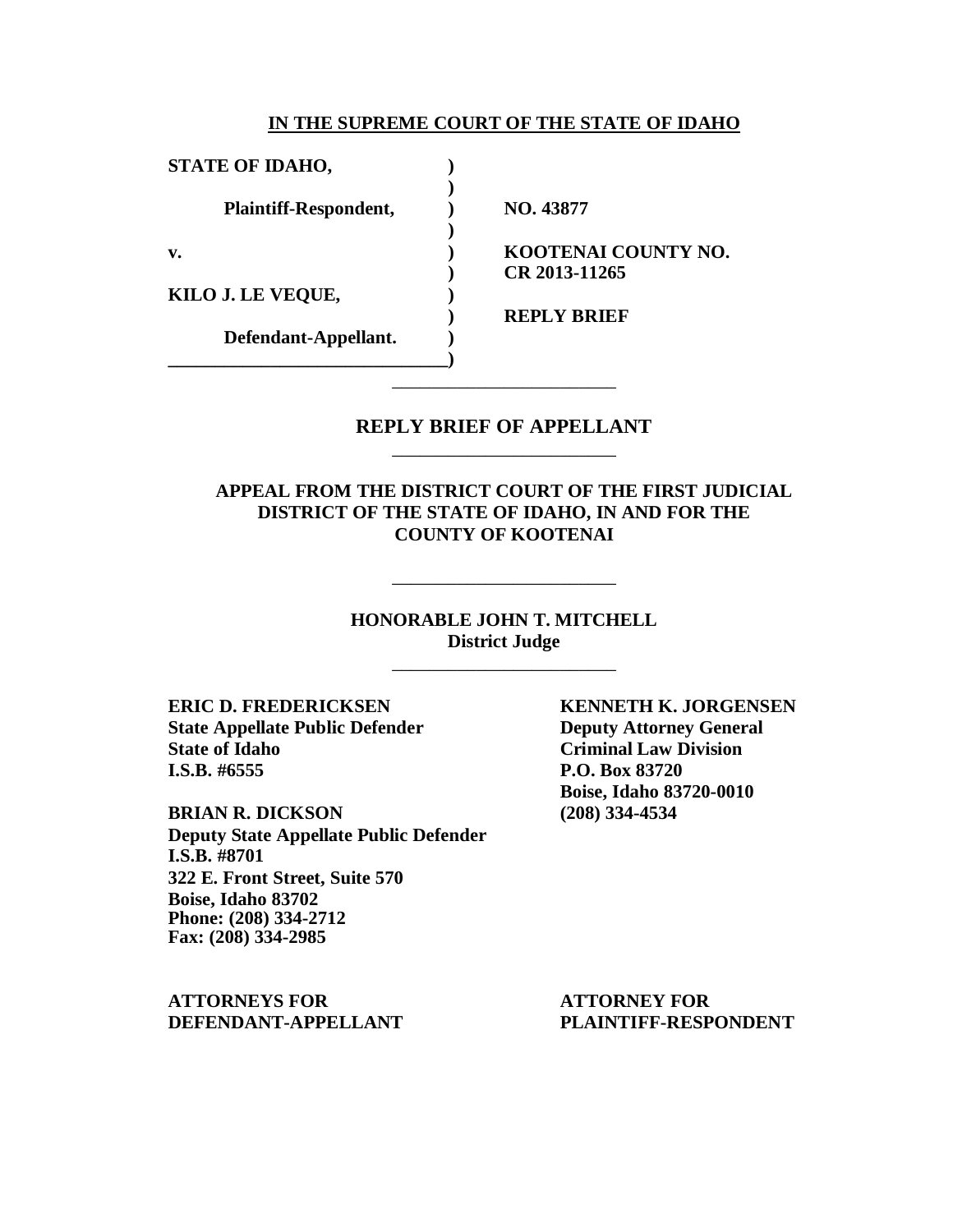# **TABLE OF CONTENTS**

| Statement of the Facts and                                                                                                                                                                                        |
|-------------------------------------------------------------------------------------------------------------------------------------------------------------------------------------------------------------------|
|                                                                                                                                                                                                                   |
|                                                                                                                                                                                                                   |
| $I_{\cdot}$<br>The District Court Erred By Relinquishing Jurisdiction Solely<br>Because Mr. Le Veque Had Not Taken A Full-Disclosure                                                                              |
|                                                                                                                                                                                                                   |
| B. The Invocation Requirement Is Not Applicable In                                                                                                                                                                |
| Since Mr. Le Veque Was Asked Any Questions During His<br>1.<br>Period Of Retained Jurisdiction, He Was Not Required To<br>Expressly Invoke His Fifth Amendment Rights Because                                     |
| 2. Alternatively, Since Mr. Le Veque Was Subjected To The<br>"Classic Penalty Scenario," Any Failure To Invoke His                                                                                                |
| C. There Was A Reasonably Apprehensible Danger Of Self-Incrimination<br>In Making The Disclosures The District Court Desired Despite Double<br>Jeopardy Protections To Trigger Fifth Amendment Protections<br>.10 |
| D. A Decision To Relinquish Jurisdiction Which Violates The Fifth<br>Amendment Need Not Be Contemporaneously Objected-To In<br>Order To Preserve That Challenge For An Immediately-Ensuing                        |
| II. The District Court Abused Its Discretion By Refusing To Consider<br>Mr. Le Veque's Challenges To The Propriety Of The Terms Of                                                                                |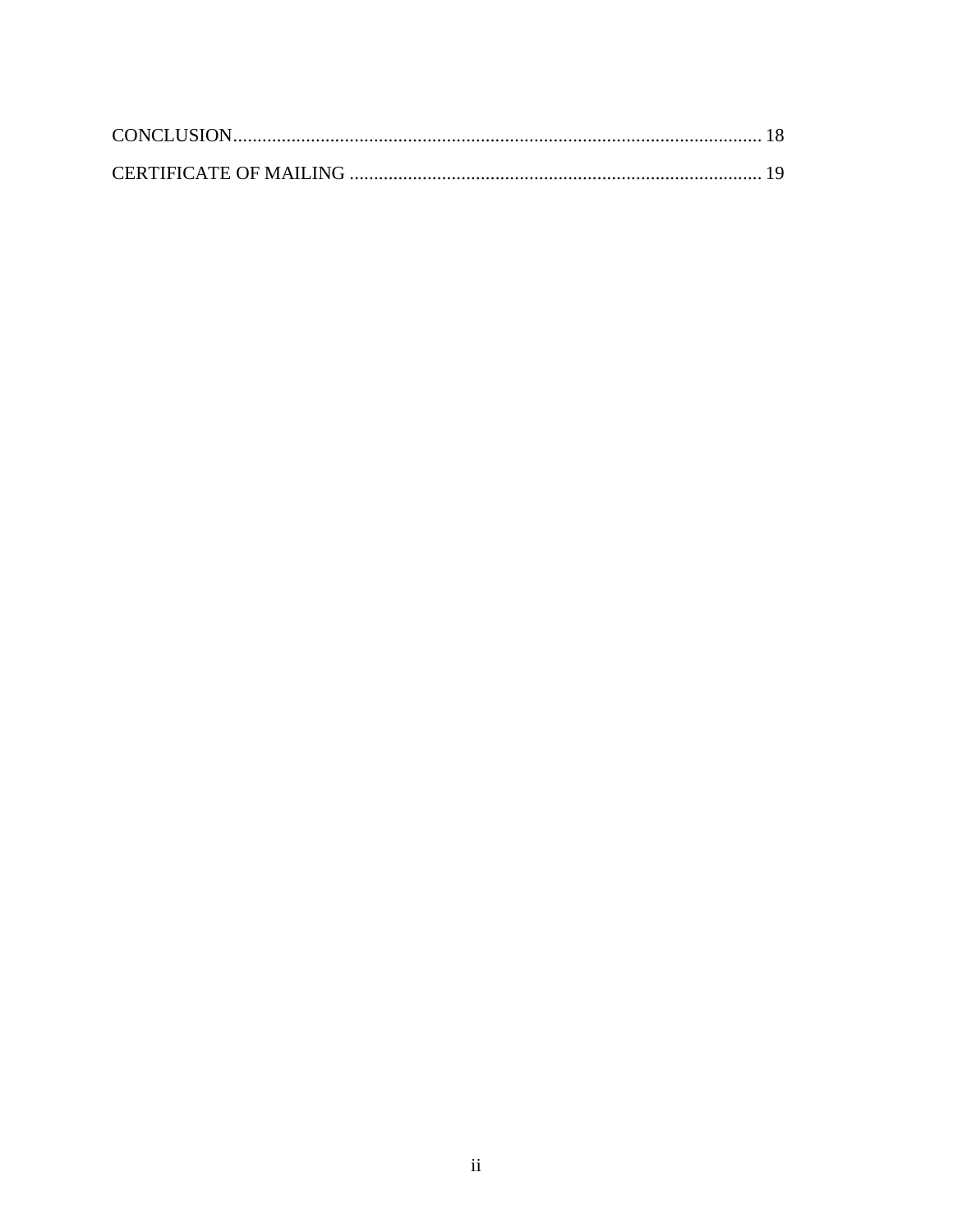# **TABLE OF AUTHORITIES**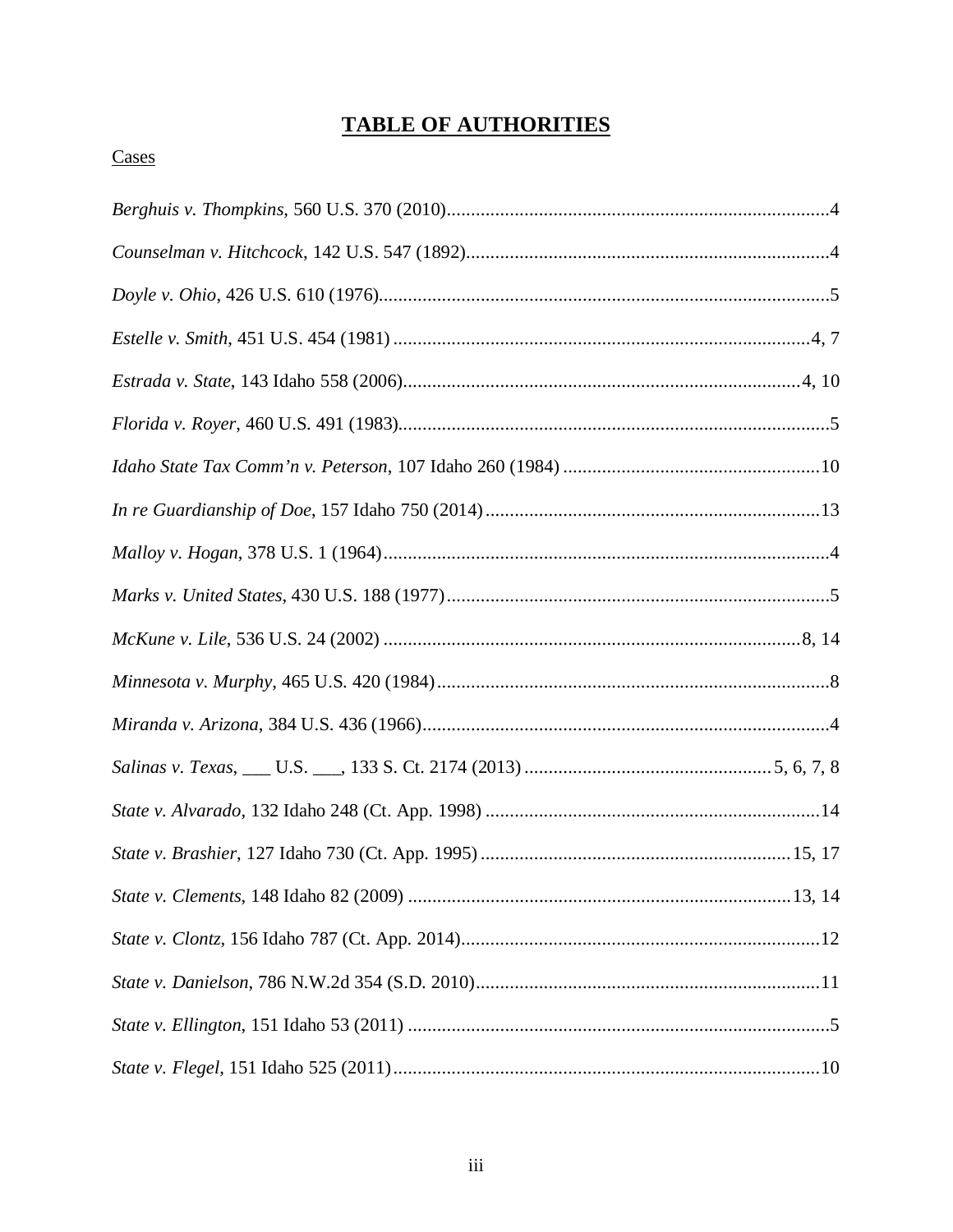| State v. Santana, ___ P.3d ___, 2017 WL 875974 (Ct. App. March 6, 2017) 16 |
|----------------------------------------------------------------------------|
|                                                                            |
|                                                                            |
|                                                                            |
|                                                                            |
|                                                                            |
|                                                                            |

# **Statutes**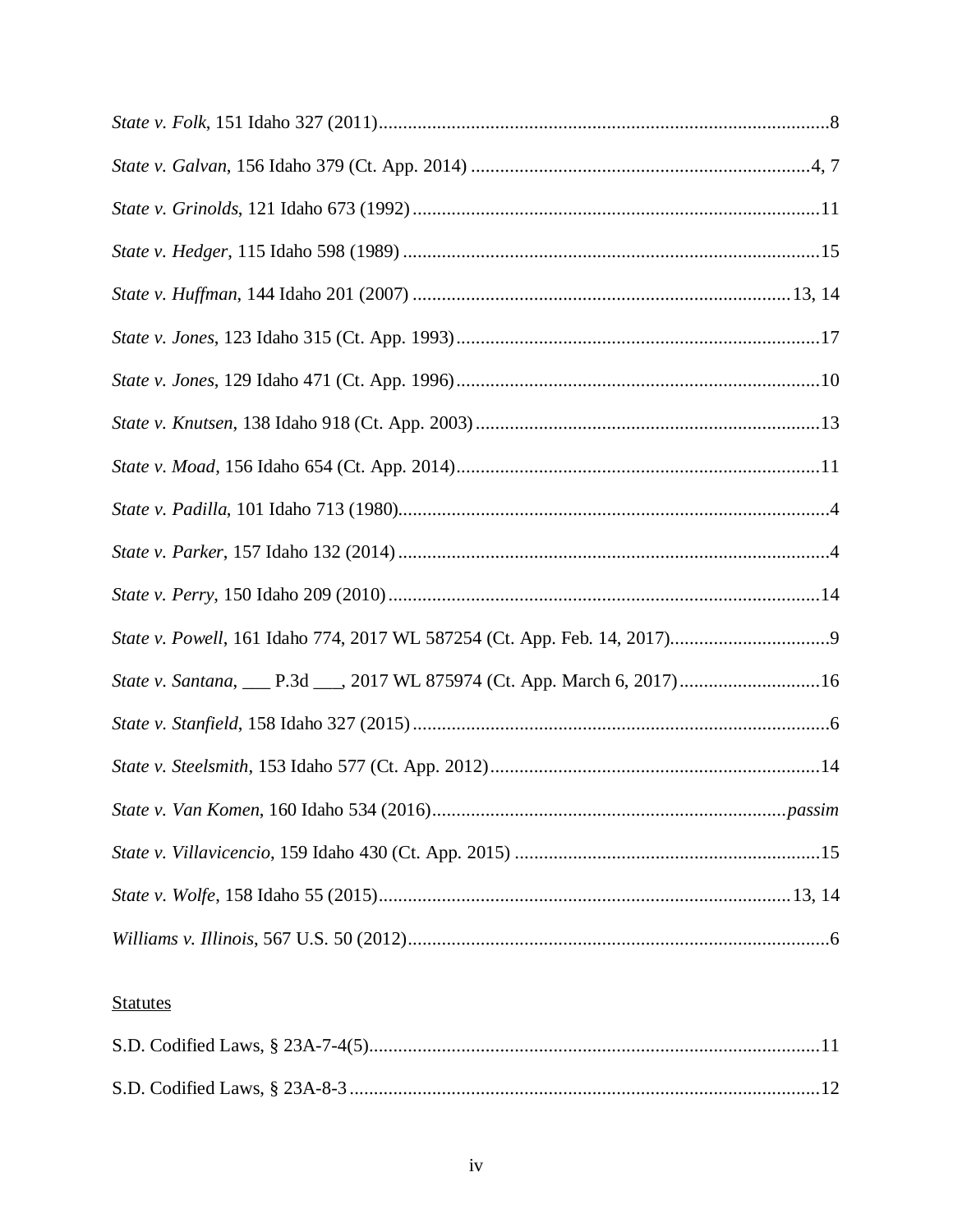# Rules

# Additional Authorities

|  |  |  | Elizabeth S. Jahncke, United States v. Halper, Punitive Civil Fines, and the Double Jeopardy |  |
|--|--|--|----------------------------------------------------------------------------------------------|--|
|  |  |  |                                                                                              |  |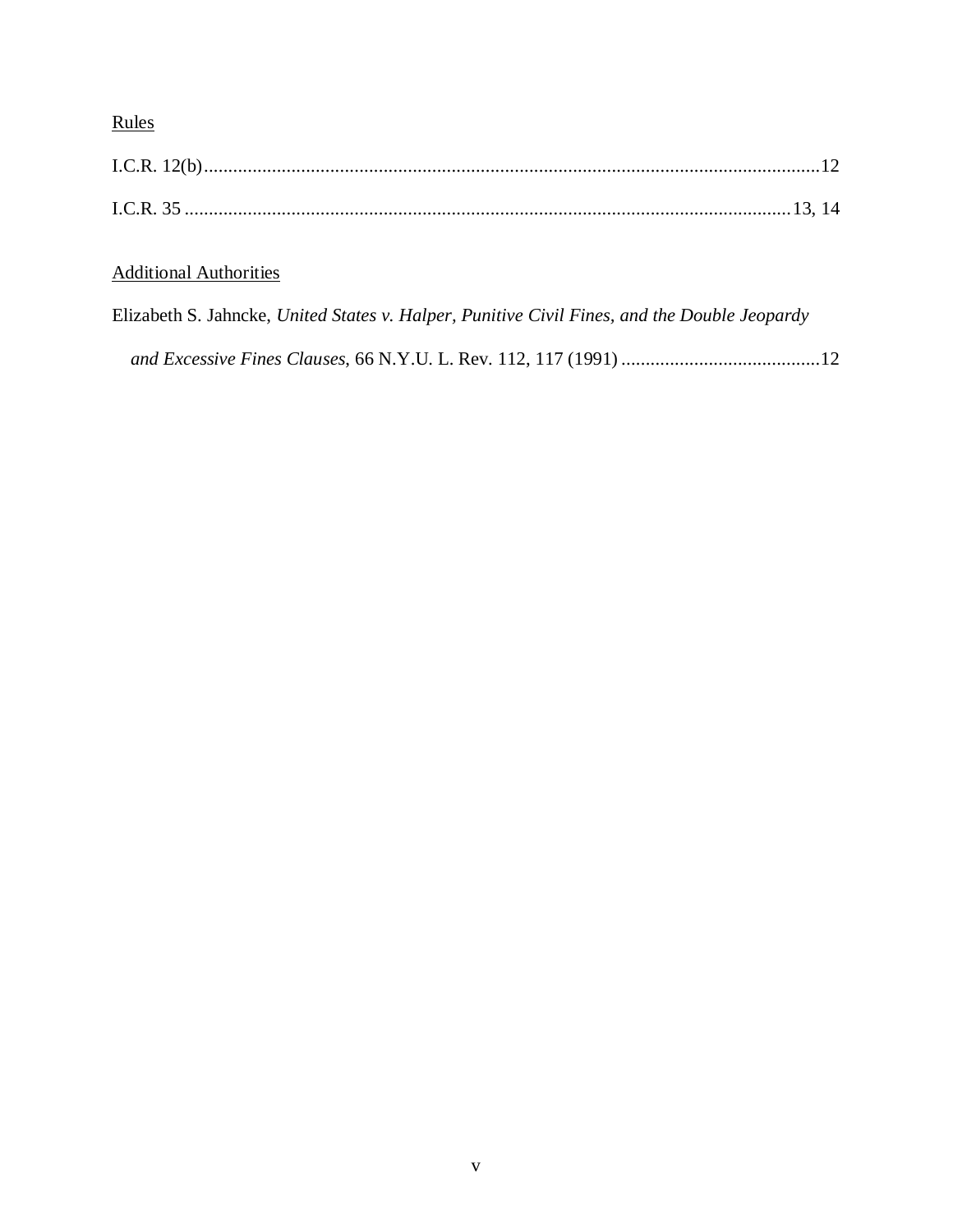#### STATEMENT OF THE CASE

### Nature of the Case

Kilo Le Veque contends the district court erred by relinquishing jurisdiction based solely on the fact that he did not waive his Fifth Amendment rights and participate in a full-disclosure polygraph during his period of retained jurisdiction, thereby making the same error it had in *State v. Van Komen*, 160 Idaho 534 (2016). He also contends the district court erred by failing to recognize that it had the authority to consider his challenge to the validity of the changes his probation officer made to the substantive terms of his supervision – specifically, the addition of sex-offender-specific terms after his sentences for burglary and possession of a controlled substance were imposed.

The State's responses on the first issue are contrary to established precedent, and its responses on the second are not responsive to the issue actually on appeal. Therefore, this Court should reject those arguments, vacate the order relinquishing jurisdiction and the order revoking probation, and remand this case to a new district court judge for a proper determination of whether, and on what terms, Mr. Le Veque should be placed on probation.

#### Statement of the Facts and Course of Proceedings

The statement of the facts and course of proceedings were previously articulated in Mr. Le Veque's Appellant's Brief. They need not be repeated in this Reply Brief, but are incorporated herein by reference thereto.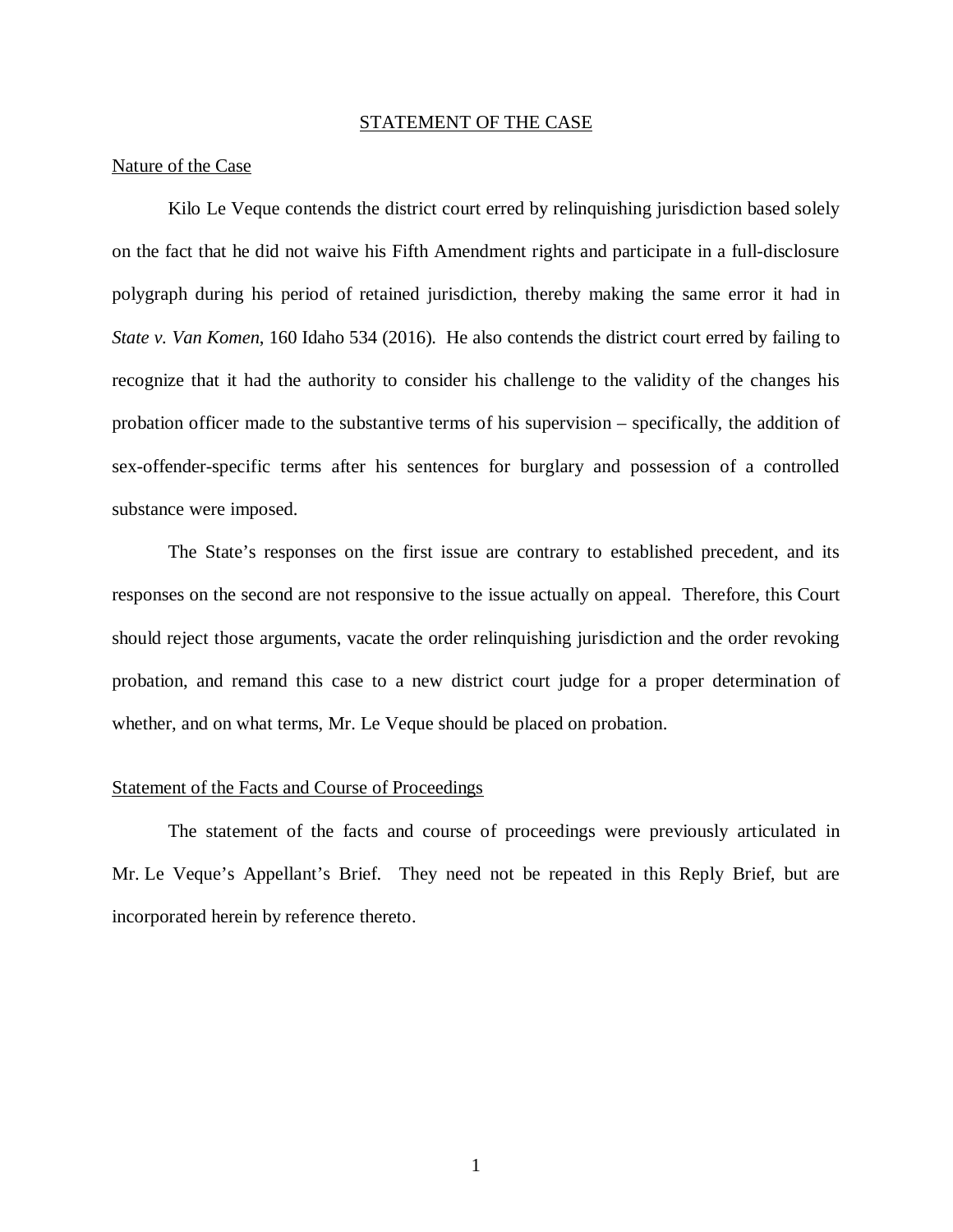# **ISSUES**

- I. Whether the district court erred by relinquishing jurisdiction solely because Mr. Le Veque had not taken a full-disclosure polygraph during his period of retained jurisdiction.
- II. Whether the district court abused its discretion by refusing to consider Mr. Le Veque's challenges to the propriety of the terms of probation at the revocation hearing.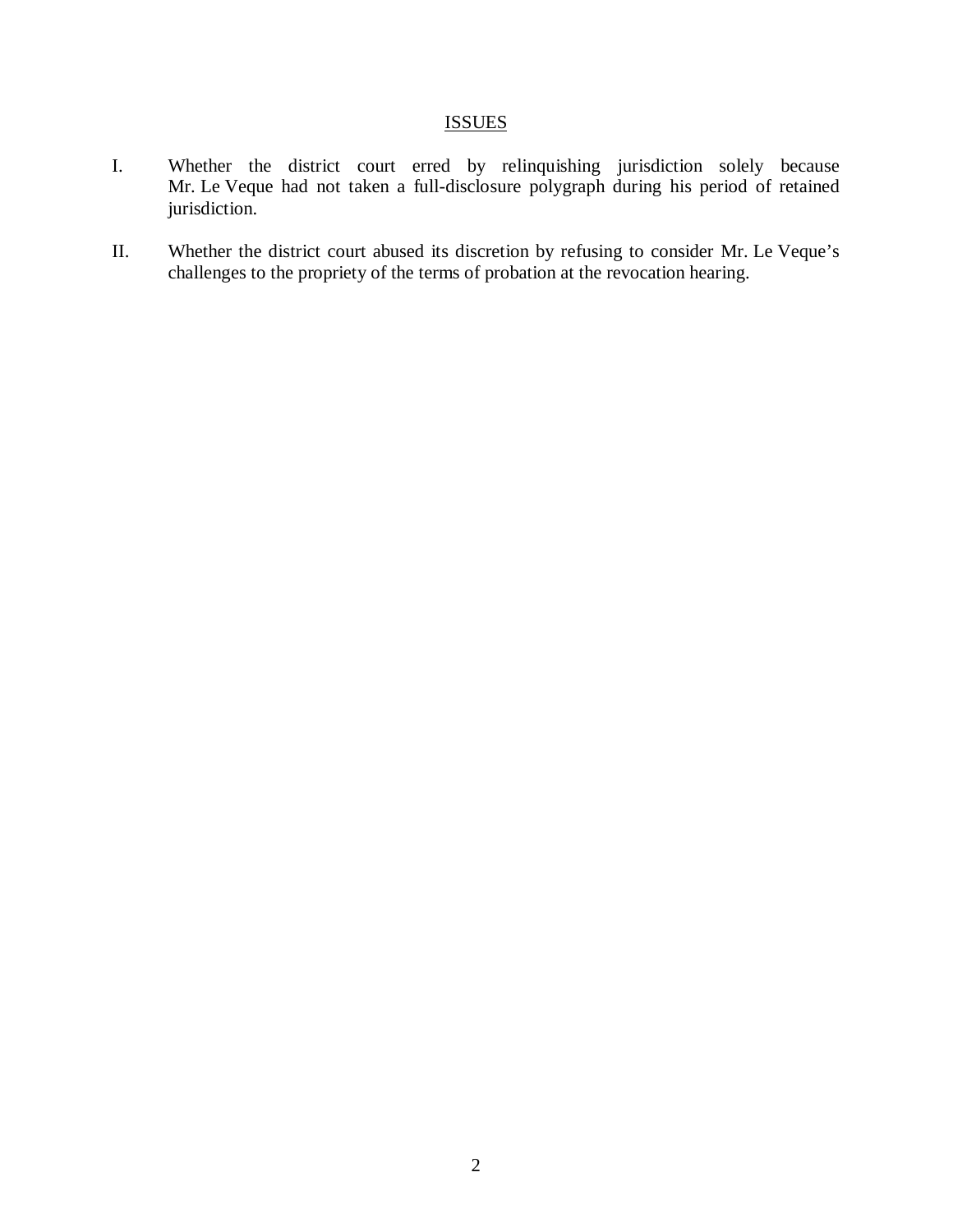#### ARGUMENT

#### I.

### The District Court Erred By Relinquishing Jurisdiction Solely Because Mr. Le Veque Had Not Taken A Full-Disclosure Polygraph During His Period Of Retained Jurisdiction

### A. Introduction

The State raises three main points in trying to argue that *Van Komen* should not control the result on this issue. None are persuasive as each is inconsistent with the relevant case law. First, the invocation requirement is not applicable to Mr. Le Veque's case because he was never asked any questions, and so, never in a position where he would have had to invoke them. And even if that requirement did apply, any failure to invoke is excused because the district court put him in the classic penalty situation at the disposition hearing. Second, even if double jeopardy protections might address some of the potential for self-incrimination, the fact that a single course of conduct can give rise to a number of different charges means there is still a reasonably apprehensible danger of self-incrimination to Mr. Le Veque's participation in the polygraph the district court wanted him to take. Third, as *Van Komen* itself demonstrates, this challenge need not be made to the district court for it to be properly before this Court on appeal.

### B. The Invocation Requirement Is Not Applicable In Mr. Le Veque's Case

## 1. Since Mr. Le Veque Was Asked Any Questions During His Period Of Retained Jurisdiction, He Was Not Required To Expressly Invoke His Fifth Amendment Rights Because He Never Waived Those Rights In The First Place

The fundamental underpinning of the right to remain silent is that "[t]he Fifth Amendment privilege is 'as broad as the mischief against which it seeks to guard,' and that privilege is only fulfilled when a criminal defendant is guaranteed the right 'to remain silent unless he chooses to speak in the unfettered exercise of his own will and to suffer no penalty . . .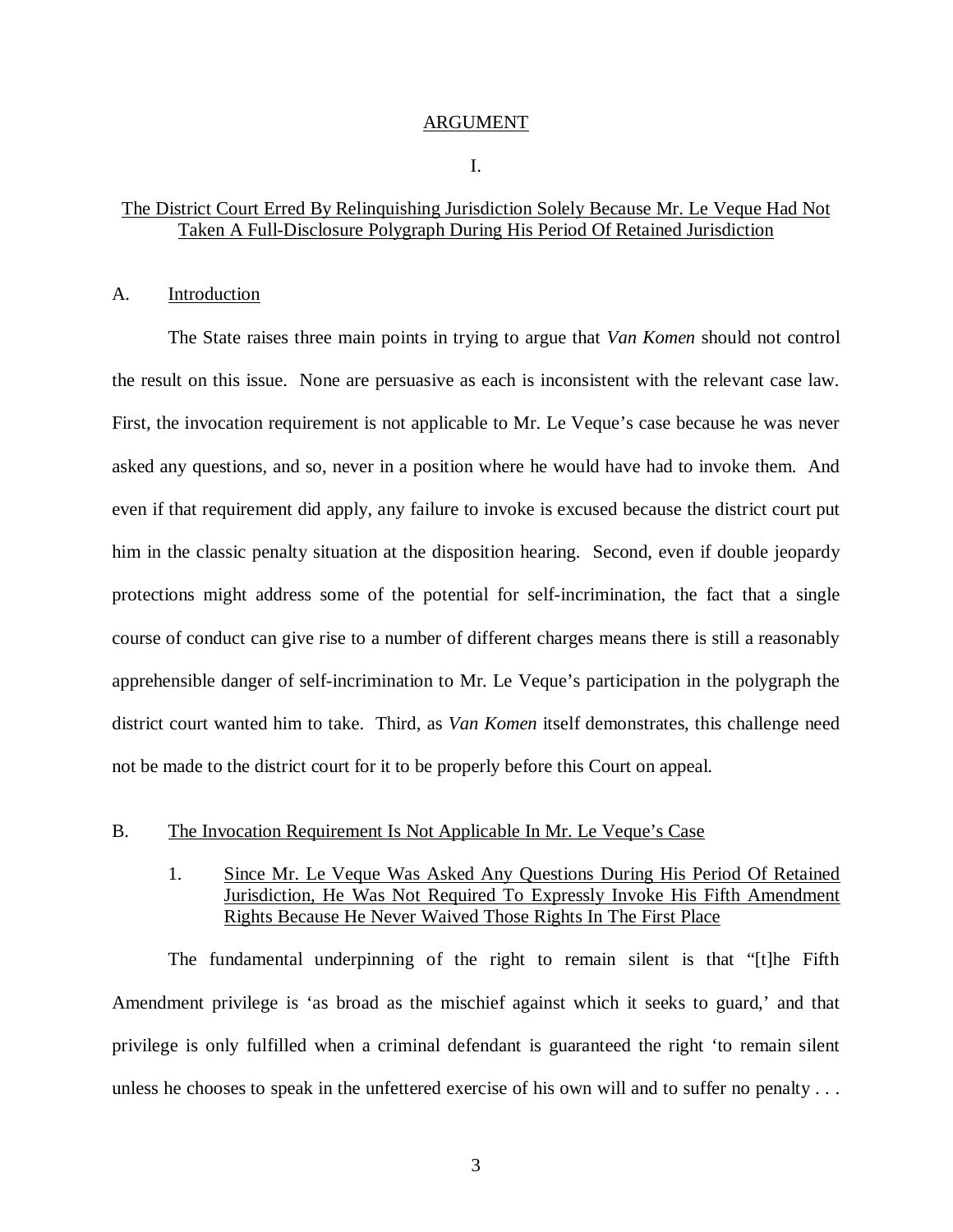for such silence.'" *Estelle v. Smith*, 451 U.S. 454, 458 (1981) (quoting *Counselman v. Hitchcock*, 142 U.S. 547, 562 (1892) and *Malloy v. Hogan*, 378 U.S. 1, 8 (1964), respectively) (ellipsis from *Estelle*). As a result, the Idaho Supreme Court has recognized there is a distinction "between the Fifth Amendment privilege against self-incrimination and the framework set out under *Miranda v. Arizona*, 384 U.S. 436 . . . (1966), to protect those rights in certain circumstances. *Miranda* warnings are merely a method of protecting one's Fifth Amendment rights. That *Miranda* is not required does not mean the privilege against self-incrimination does not exist." *Estrada v. State*, 143 Idaho 558, 563 n.2 (2006).

Because no questions were put to him during the period of retained jurisdiction, Mr. Le Veque's case exists in the context of the pure privilege against self-incrimination. The invocation requirement is not applicable in that context; rather, it is part of the *Miranda* analysis. *See Berghuis v. Thompkins*, 560 U.S. 370, 381-82 (2010) ("A requirement of an unambiguous invocation *of Miranda rights* results in an objective inquiry that avoids difficulties of proof and provides guidance to officers on how to proceed in the face of ambiguity.") (emphasis added) (internal quotation marks and alterations omitted). Thus, under *Miranda*, the interrogator is required to make a person's rights known to him prior to beginning a custodial interrogation and ask if he is willing to waive those rights and speak with the interrogator.<sup>[1](#page-10-0)</sup> If the defendant agrees to do so, he must then invoke those rights if he wants to bring them back into effect. *See, e.g., State v. Parker*, 157 Idaho 132, 147 (2014) (holding that testimony commenting on the defendant's pre-arrest silence, invoked after he had answered some questions, was improper regardless of whether *Miranda* warnings had been given at that point); *State v. Galvan*, 156

<span id="page-10-0"></span><sup>&</sup>lt;sup>1</sup> The State bears the burden to prove a valid wavier of those rights. *State v. Padilla*, 101 Idaho 713, 719 (1980).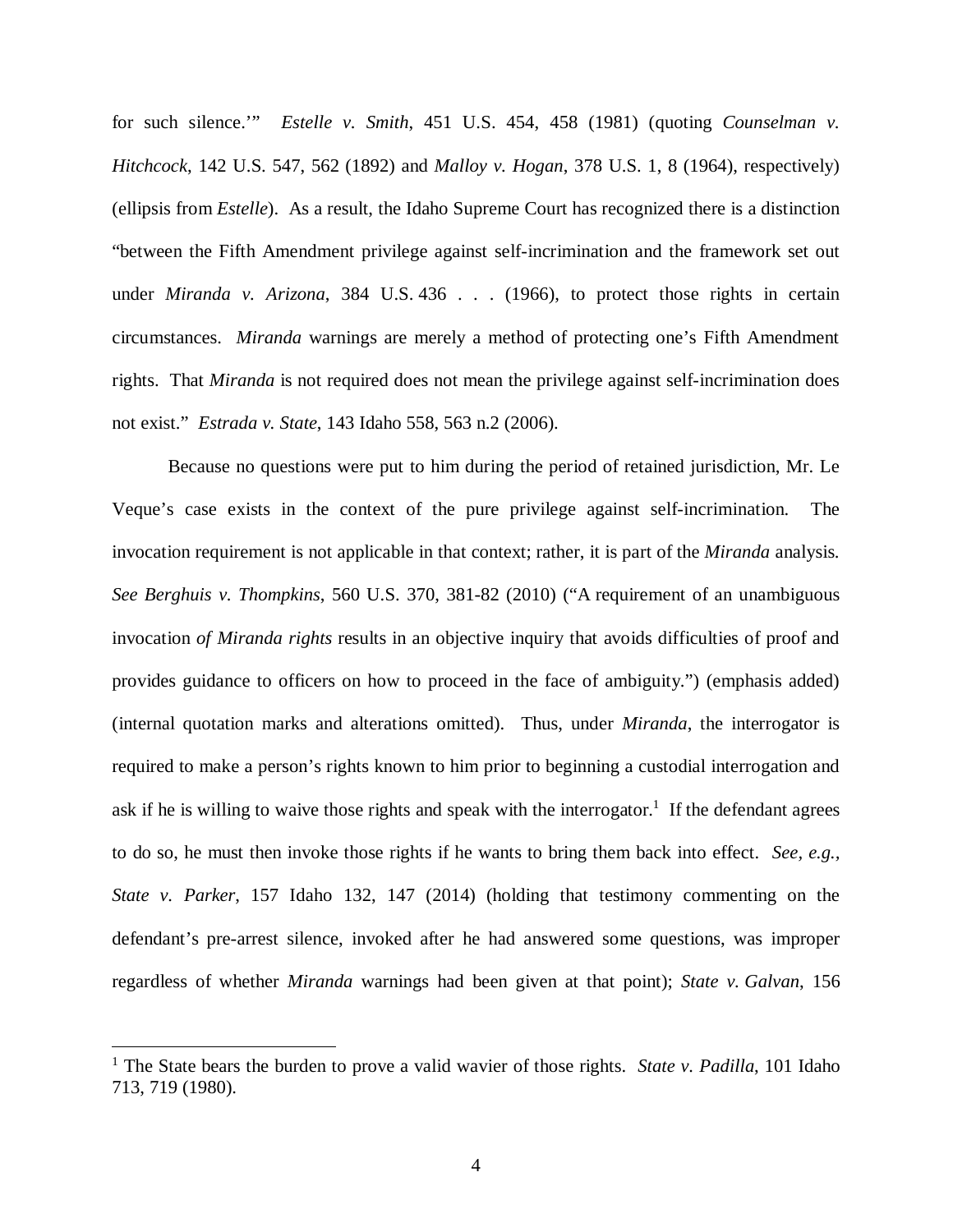Idaho 379, 385 (Ct. App. 2014) (explaining that, after the defendant has waived his Fifth Amendment rights, mere silence "could mean a number of things other than invocation of this right," such as embarrassment, a desire to protect another, or a play for time to come up with a good answer to the question).

Nevertheless, the person has the inherent right to not waive those rights (*i.e.,* stand silent) in the first place. *Doyle v. Ohio*, 426 U.S. 610, 617-18 (1976) (holding that, before the defendant waives his rights, silence in response to *Miranda* warnings "may be nothing more than the arrestees exercise of these *Miranda* rights," and thus, cannot be used against the person who was not waiving his right to remain silent); *accord State v. Ellington*, 151 Idaho 53, 60 (2011); *cf. Florida v. Royer*, 460 U.S. 491, 498 (1983) (acknowledging that, during a consensual encounter, a person does not have to answer questions, but rather, may stand silent and simply ignore the officer's questions). In this case, the State has failed to carry its burden to show that Mr. Le Veque waived his right to remain silent in the first place. Mr. Le Veque did not answer any questions, as none were put to him, nor did he choose to speak on his own. Rather, he simply remained silent. Without a waiver of his right to remain silent, using his silence against him violates the Fifth Amendment. *See Doyle*, 426 U.S. at 617-18; *Van Komen*, 160 Idaho at 540.

The State's assertions based on the United States Supreme Court's decision in *Salinas v. Texas*, \_\_\_ U.S. \_\_\_, 133 S. Ct. 2174 (2013), do not alter this conclusion. (*See* Resp. Br., p.7) First, *Salinas* is a fractured opinion, meaning there is no rule upon which a majority of justices concurring in the judgment agreed. *See Marks v. United States*, 430 U.S. 188, 193 (1977). Only two other justices joined the lead opinion upon which the State relies, and would hold that the Fifth Amendment did not prevent the prosecution from commenting on the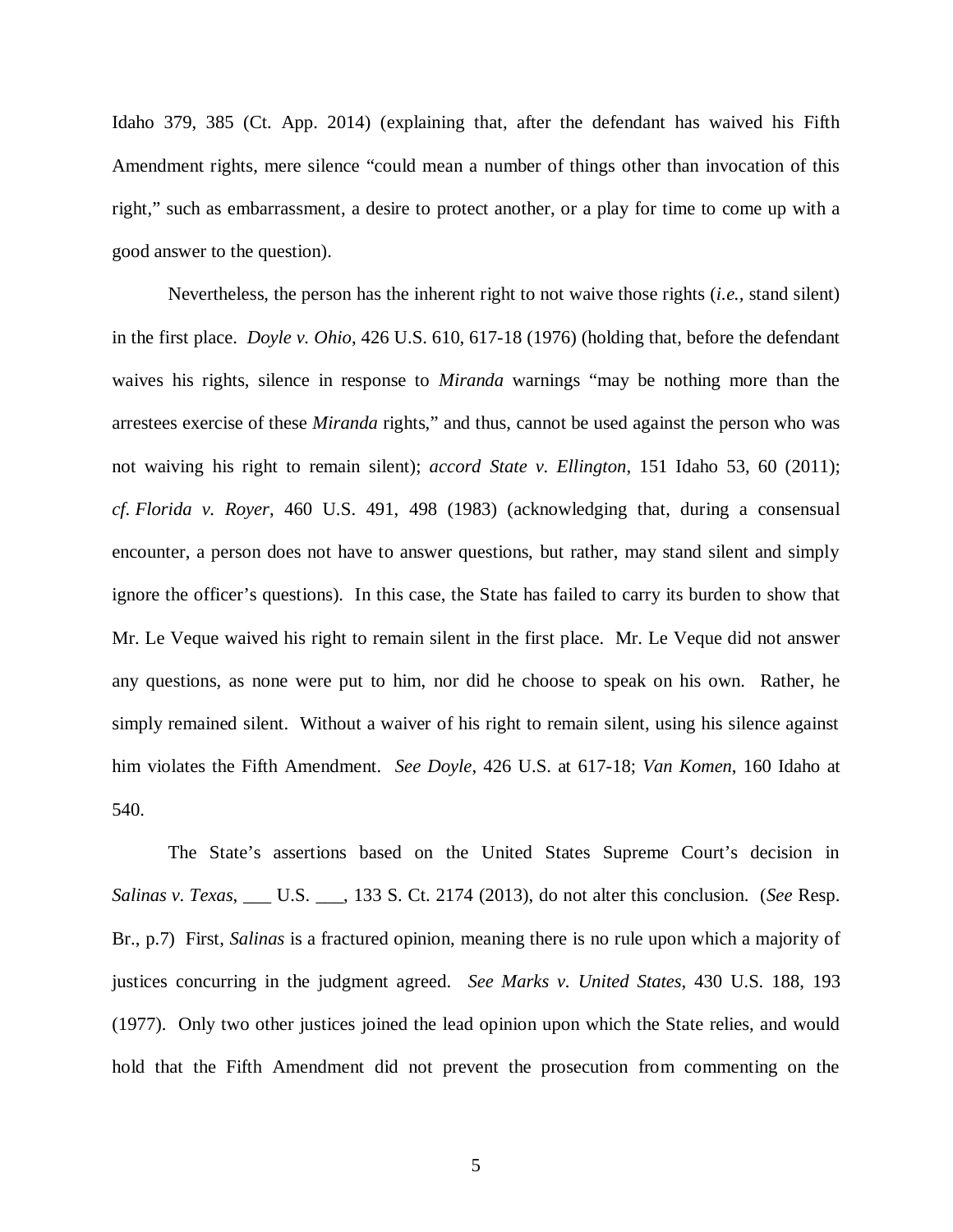defendant's post-arrest, post-*Miranda* silence after he had voluntarily answered other questions because the defendant did not expressly invoke his Fifth Amendment rights. *Salinas*, 133 S. Ct. at 2178-84 (Alito, J., with whom Roberts, C.J., and Kennedy, J., joined). Two justices concurred in the judgment, but they reached that conclusion by using a completely different rationale – that inferences from silence are not prohibited by the Fifth Amendment at all. *Id*. at 2184 (Thomas, J., with whom Scalia, J., joins, concurring in the judgment). The actual plurality of justices rejected both those lines of analysis and would hold there was a violation of the Fifth Amendment in that case. *Id*. at 2185-91 (Breyer, J., with whom Ginsburg, Sotomayor, and Kagan, Js., join, dissenting). As a result, there is no controlling principle of law emerging from *Salinas*. *See State v. Stanfield*, 158 Idaho 327, 336-37 (2015) (reaching a similar conclusion in regard to the fractured opinion in *Williams v. Illinois*, 567 U.S. 50 (2012)), *cert. denied*. As a result, the State's reliance on the lead opinion in *Salinas* as controlling on this question is misplaced; the prevailing rule is the one articulated in cases like *Doyle* and *Estelle*, discussed *supra*.

Furthermore, the State leaves an important aspect of the rule articulated in the *Salinas* lead opinion out of its analysis. The rule, according to the State, is merely that "'a witness does not [invoke the privilege against self-incrimination] by simply standing mute.'" (Resp. Br., p.7 (quoting *Salinas*, 133 S. Ct. at 2178 (opinion of Alito, J.)) (brackets from Resp. Br.).) However, the lead opinion actually determined: "Petitioner's Fifth Amendment claim fails because he did not expressly invoke the privilege against self-incrimination *in response to the officer's question*." *Salinas*, 133 S. Ct. at 2178 (opinion of Alito, J.) (emphasis added). Thus, according to the lead opinion in *Salinas*, where the defendant had waived his rights by making voluntary statements post-arrest and post-*Miranda* before he decided to stand silent in response to the next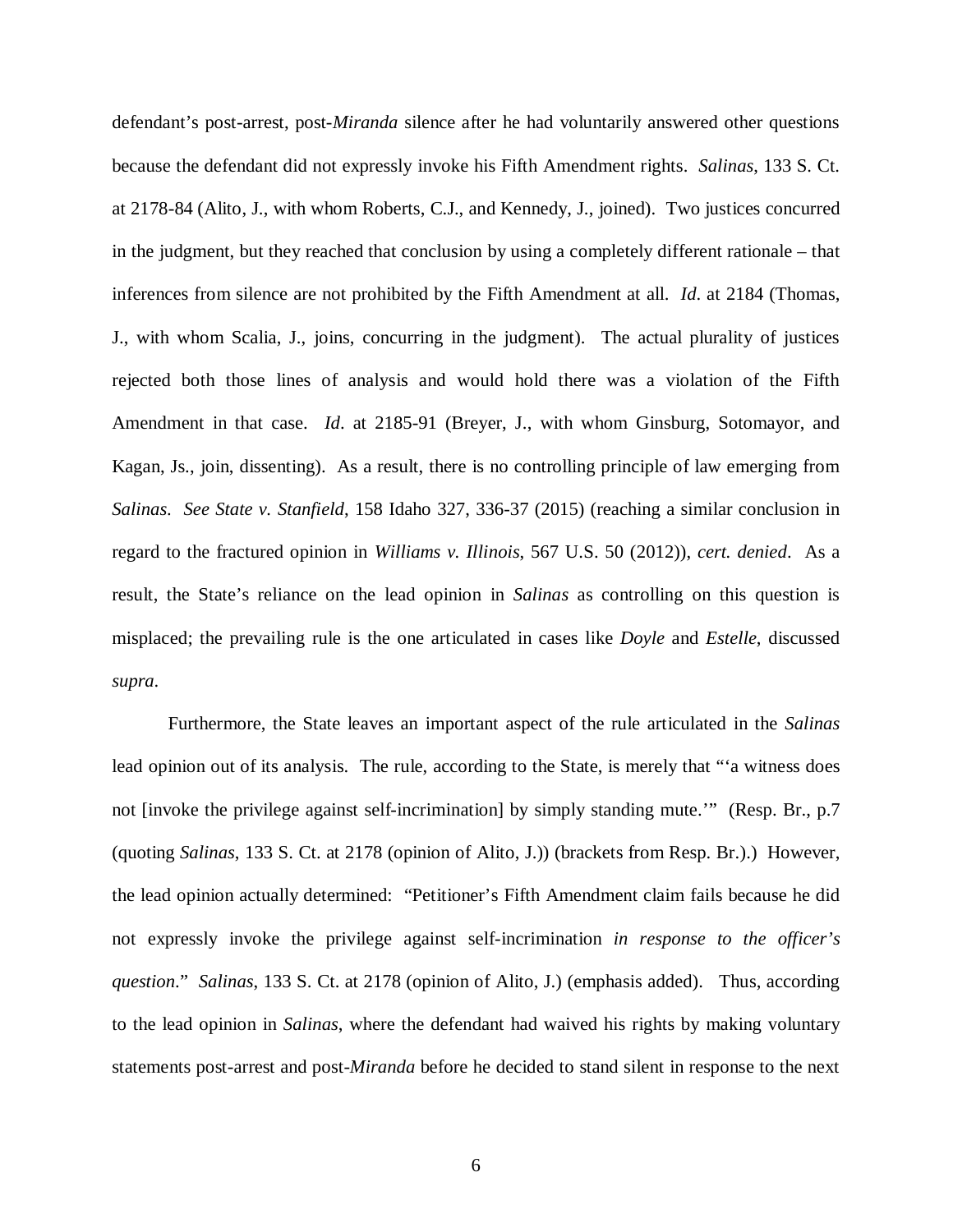question, he had to expressly invoke his rights to rely on their protection at that point. *See id*. at 2182; *Galvan*, 156 Idaho at 385. However, as there was no point during the relevant time when Mr. Le Veque was asked questions to which he might need to invoke his rights, the invocation requirement is inapplicable to his case under an accurate understanding of the rule used by the lead opinion in *Salinas*.

Therefore, under the pure privilege to remain silent recognized in *Estelle* and *Estrada*, Mr. Le Veque was not required to invoke the Fifth Amendment for the district court's use of his silence to violate his rights. It is, in fact, this aspect of that right to which *Van Komen* speaks: "[T]he court in its own words relinquished jurisdiction solely because Defendant refused *to waive* his Fifth Amendment rights and answer questions that could incriminate him and result in new felony charges. The courts' action violated Defendant's Fifth Amendment rights." *Van Komen*, 160 Idaho at 540 (emphasis added).

It is on this core point that Mr. Le Veque's case is nearly identical to *Van Komen*. (*Compare* Resp. Br., pp.5-6.) After the *Van Komen* had been issued, the same district court judge made the same decision the Idaho Supreme Court had just rejected by relinquishing jurisdiction over Mr. Le Veque because he had not waived his Fifth Amendment rights and taken a polygraph test. (Supp. Tr., p.8, L.24 - p.9, L.5.) As such, it failed to fulfill the fundamental promise of the Fifth Amendment to Mr. Le Veque – to be able to remain silent unless he voluntarily chose to speak without being punished for doing so. *Estelle*, 451 U.S. at 458. Therefore, as in *Van Komen*, that erroneous order should be vacated and the case remanded to a different judge.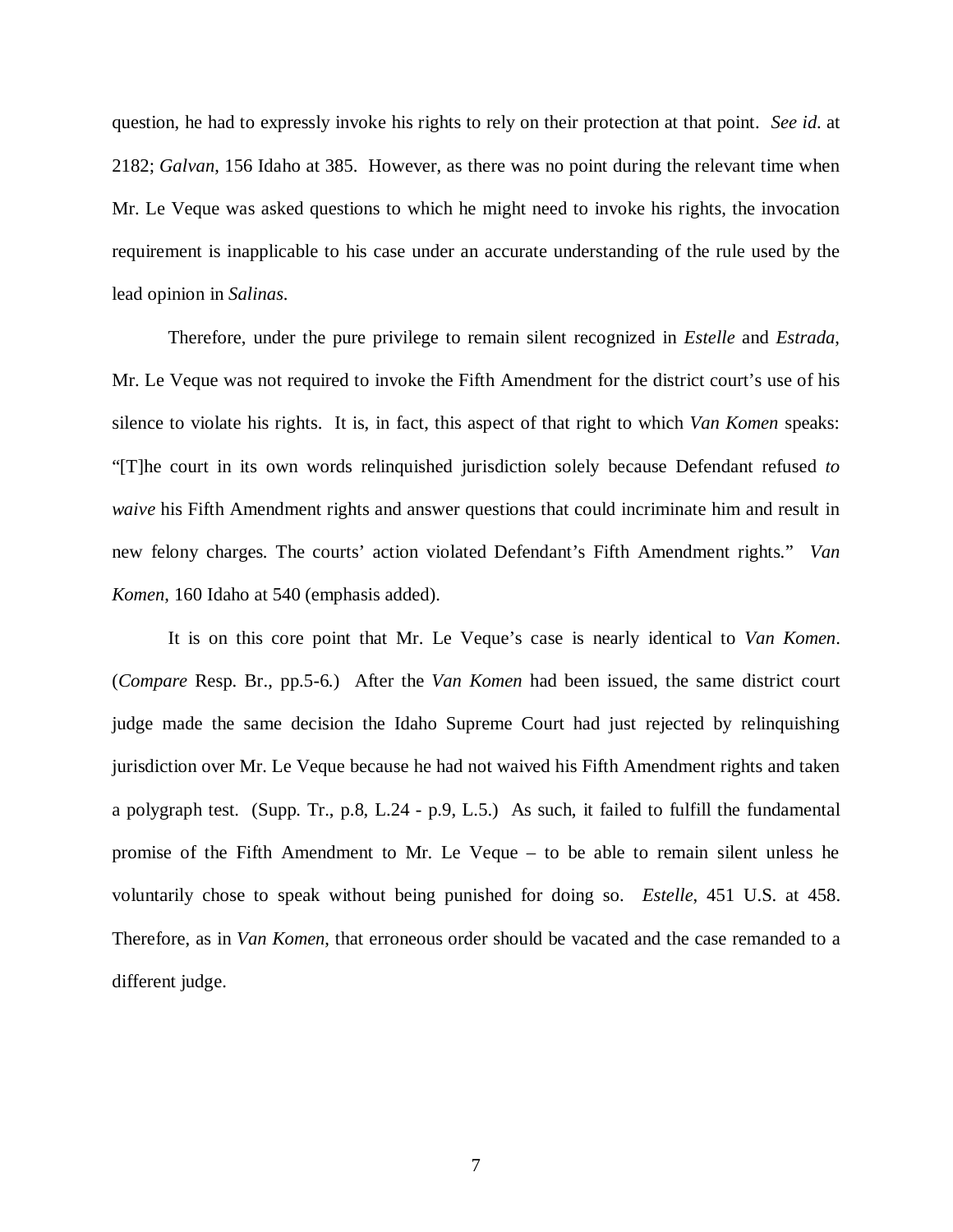## 2. Alternatively, Since Mr. Le Veque Was Subjected To The "Classic Penalty Scenario," Any Failure To Invoke His Rights, If He Were Required To Do So, Is Excused

If this Court determines Mr. Le Veque was required to invoke his rights despite not actually being asked any questions during the period of retained jurisdiction, (*see* Resp. Br., p.7 (noting that, after the district court announced its decision to relinquish jurisdiction, Mr. Le Veque "requested the opportunity to retake his failed polygraph examination," rather than expressly invoking his rights)), the State's argument, that no invocation means no protection, is still mistaken. That is because Mr. Le Veque was excused from the invocation requirement under the "classic penalty situation" exception to that requirement. *Murphy*, 465 U.S. at 435; *accord Salinas*, 133 S. Ct. at 2179-80 (opinion of Alito, J.)

One scenario in which the classic penalty situation arises is when "the state . . . sought to induce him to forgo the Fifth Amendment privileged by threating to impose economic or other sanctions capable of forcing the self-incrimination which the Amendment forbids."<sup>[2](#page-14-0)</sup> *Minnesota v. Murphy*, 465 U.S. 420, 434 (1984). The extension of a term of incarceration is a sufficient penalty to trigger Fifth Amendment protections. *See McKune v. Lile*, 536 U.S. 24, 38 (2002) (plurality opinion) and *id*. at 52 (O'Connor, J., concurring); *see also Van Komen*, 160 Idaho at 540 (noting that, according to both Justice O'Connor and the four dissenting justices, "*any* penalty for asserting the right to remain silent that was likely to compel an incriminating statement violates the Fifth Amendment") (emphasis added). The classic penalty situation arises even in cases where "the attempt to override the witnesses' privilege proved unsuccessful" or "the state could not constitutionally make good on its prior threat." *Murphy*, 465 U.S. at 434.

<span id="page-14-0"></span> $2$  The courts are state actors, and so, when "the state" bears an obligation to enforce a defendant's rights, such as the one *Murphy* identifies, the courts are included within the term "the state." *See State v. Folk*, 151 Idaho 327, 334 (2011).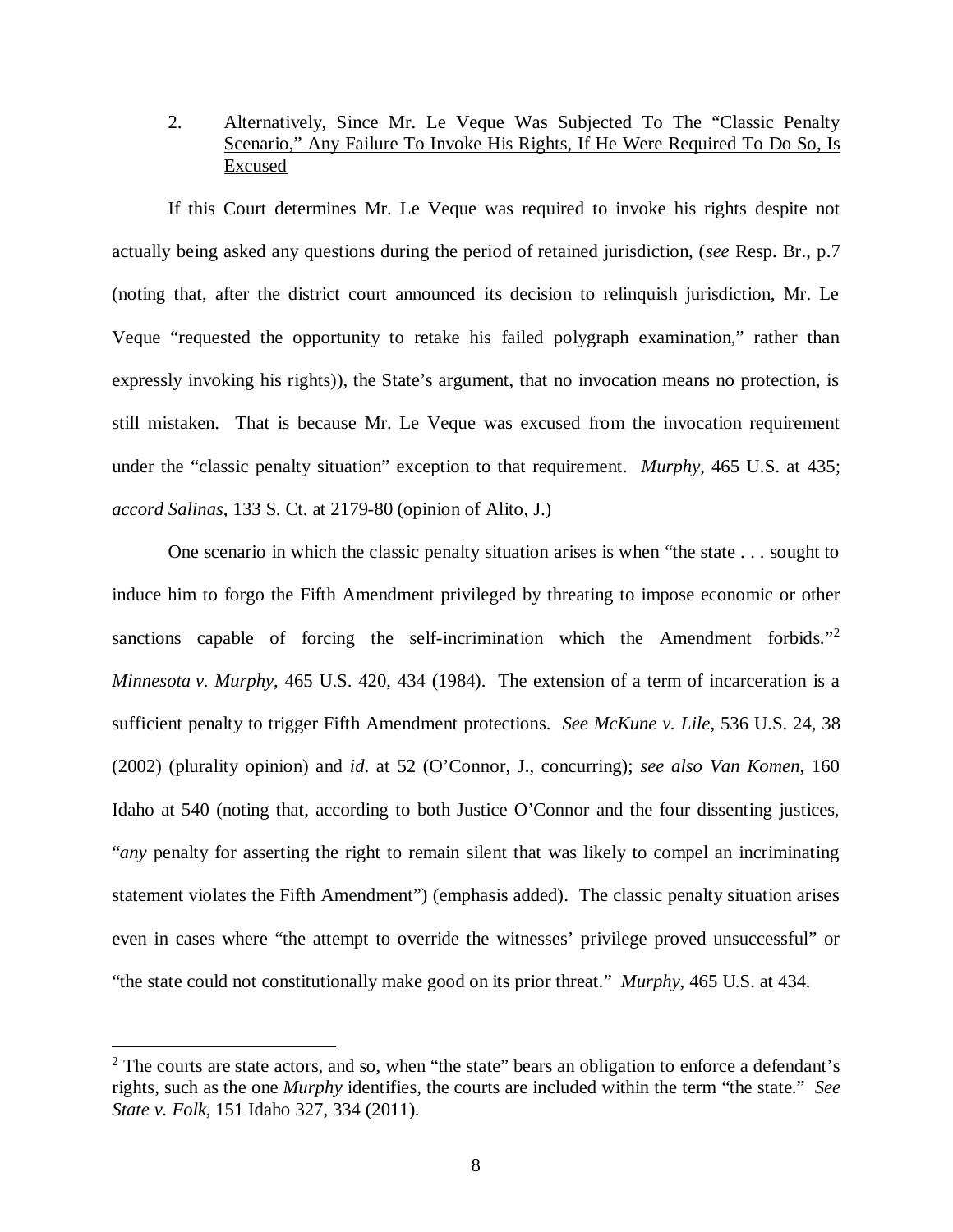That is exactly what the district court did at the disposition hearing in this case – it sought to induce Mr. Le Veque to forgo his Fifth Amendment right and make disclosures during the period of retained jurisdiction by threatening him with relinquishment (*i.e.*, not releasing him from incarceration) at the end of that period if he did not make the desired disclosures: "Right now I don't feel that there is any hope for you to be successful on probation, and *that includes even after a retained*, so you need to come back here a year from now and convince me *that you've done something that would cause me to believe that you can be honest* and that you can be safely supervised on probation." (Tr., p.116, Ls.14-19 (emphasis added); *see also* R., p.312 (expressly stating his honesty should be shown via a full-disclosure polygraph).) Thus, from the disposition hearing forward, Mr. Le Veque was in the classic penalty situation. Therefore, any failure to invoke the Fifth Amendment privilege from that point through relinquishment is excused and any indication of wiliness to cede to that pressure would be impermissibly coerced. *Compare State v. Powell*, 161 Idaho 774, 2017 WL 587254 (Ct. App. Feb. 14, 2017) (holding that telling a potential parolee that his failure to answer questions about uncharged sexual conduct would result in the denial of parole was enough to create the classic penalty scenario), *not yet final*. [3](#page-15-0)

As such, the district court's decision to relinquish jurisdiction based on the fact that he had not waived his Fifth Amendment rights and taken a polygraph during the period of retained jurisdiction was a violation of the Fifth Amendment.

<span id="page-15-0"></span><sup>&</sup>lt;sup>3</sup> The WestLaw citation is provided for this Court's convenience because, although an Idaho Reporter citation has been assigned, the Idaho Supreme Court has recently granted the State's motion to allow an untimely petition for review in *Powell*, and a decision on that petition for review is currently pending.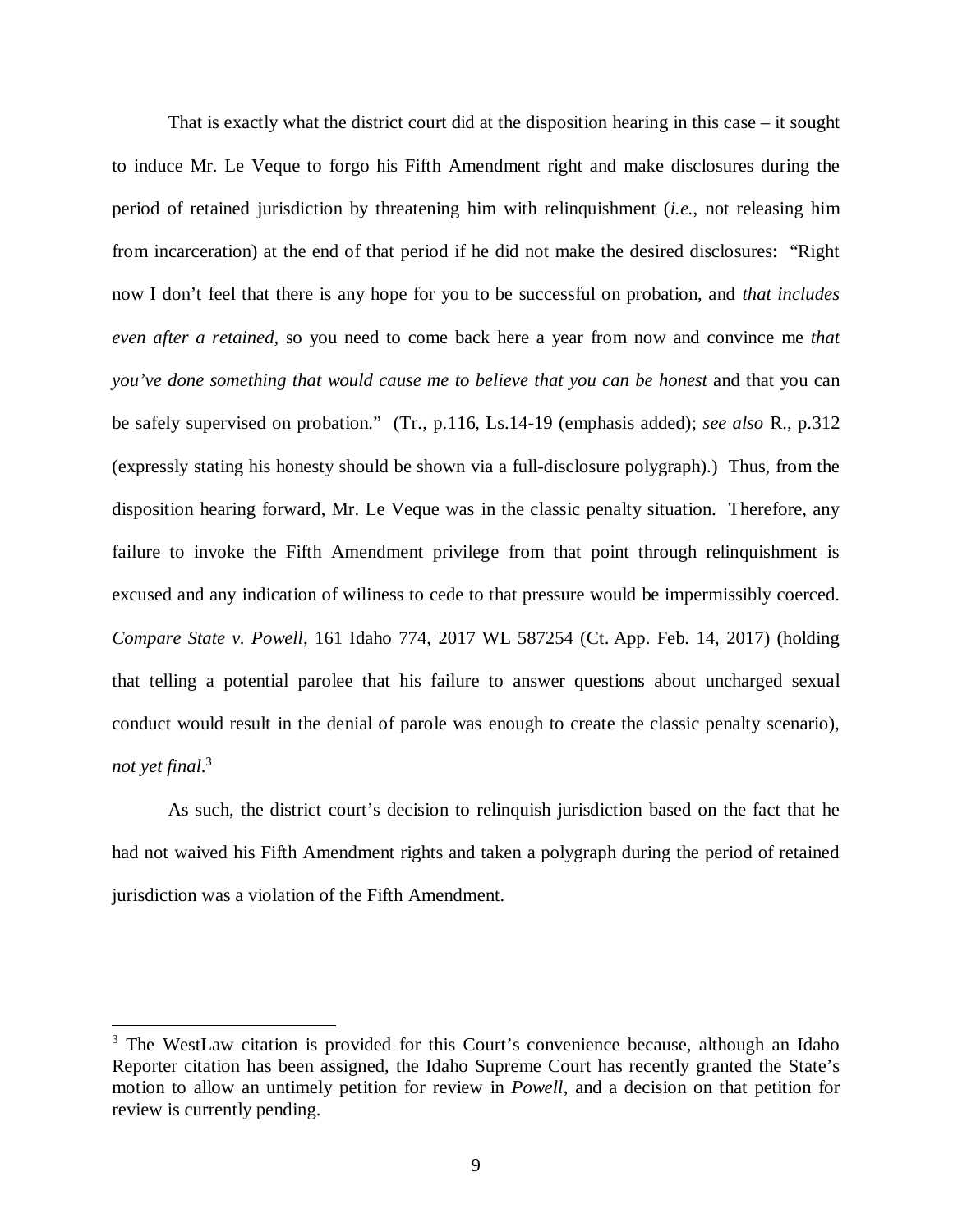# C. There Was A Reasonably Apprehensible Danger Of Self-Incrimination In Making The Disclosures The District Court Desired Despite Double Jeopardy Protections To Trigger Fifth Amendment Protections

The State also contends the Fifth Amendment protections were not implicated in this case because it believes that, since Mr. Le Veque cannot be punished a second time for the same conduct addressed by the South Dakota conviction, there was no risk of self-incrimination in him making the disclosures the district court want him to make in the full-disclosure polygraph. (Resp. Br., pp.7-8.) Much as Mr. Le Veque would like that to be true, the reality is that "[t]hose familiar with criminal procedure know that when there is evidence indicating that a defendant committed more than one offense during a course of conduct, the prosecuting attorney can seek an indictment charging each of those crimes as separate counts." *State v. Flegel*, 151 Idaho 525, 530 (2011).

What this means in the Fifth Amendment context is that the protections will trigger if there is "a real danger of legal detriment arising from the disclosure," in that the declarant could reasonably apprehend the disclosure could, itself, be used in another prosecution or it could lead to other evidence which might be used in another prosecution. *State v. Jones*, 129 Idaho 471, 476 (Ct. App. 1996). However, a defendant does not need to prove his own guilt in regard to the potential legal detriment in order to show a real and appreciable danger of incrimination in order to benefit from the Fifth Amendment protections. *Idaho State Tax Comm'n v. Peterson*, 107 Idaho 260, 262 (1984).

A polygraph such as the one the district court ordered in this case can address much more subject matter than just the narrow conduct which resulted in the South Dakota charge. As a result, there are several aspects in which real threats of self-incrimination exist in regard to making disclosures during such a polygraph. *Cf. Estrada*, 143 Idaho at 563 (explaining that in a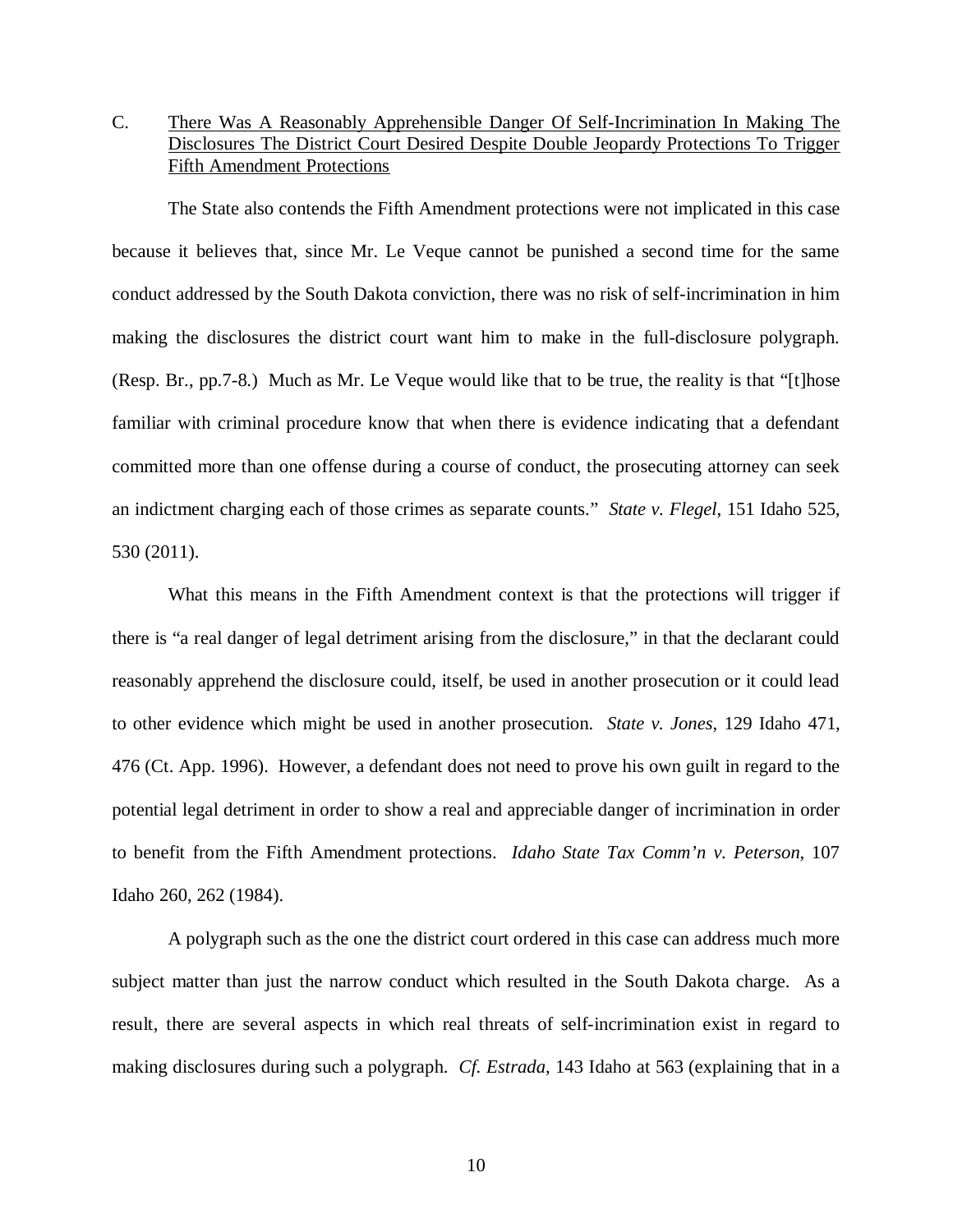psychosexual evaluation, which usually includes a polygraph similar to what the district court desired in this case, "[b]ecause of the nature of the information sought, a defendant is more likely to make incriminating statements during a psychosexual evaluation than during a routine presentence investigation"). For example, in *Van Komen*, the Idaho Supreme Court indicated that a full-disclosure polygraph about a prior sexual relationship presented a real danger of selfincrimination in that the person might admit conduct which could indicate the presence of various other potential sexually-based offenses. *Van Komen*, 160 Idaho at 538; *see also State v. Grinolds*, 121 Idaho 673, 675 (1992) (holding that multiple, sufficiently-distinct sexual acts against the same victim during the same overarching incident could result in two separate charges). That real danger of self-incrimination is not limited to other potential sexual offenses. *See, e.g., State v. Moad*, 156 Idaho 654, 661 (Ct. App. 2014) (holding separate convictions for rape and battery, despite being part of the same overarching course of conduct and occurring close in time and "in a jail cell a few feet apart," did not violate the protections against double jeopardy).

Furthermore, there is the real danger that the prosecutor could decide the disclosures in the polygraph contradict the facts upon which the *nolo contendere* plea was based (*see* R., p.138), and so, file charges for perjury. *See* S.D. Codified Laws, § 23A-7-4(5) (providing that the district court can ask the defendant questions about the underlying offense while taking a *nolo contendere* plea and any answers given at that time are admissible in a perjury prosecution); *State v. Danielson*, 786 N.W.2d 354, 357-58 (S.D. 2010) (reversing an order dismissing a perjury charge that was based on double jeopardy grounds even though the question raised by the perjury charge was interrelated to the issue addressed by the other conviction). As such, there are real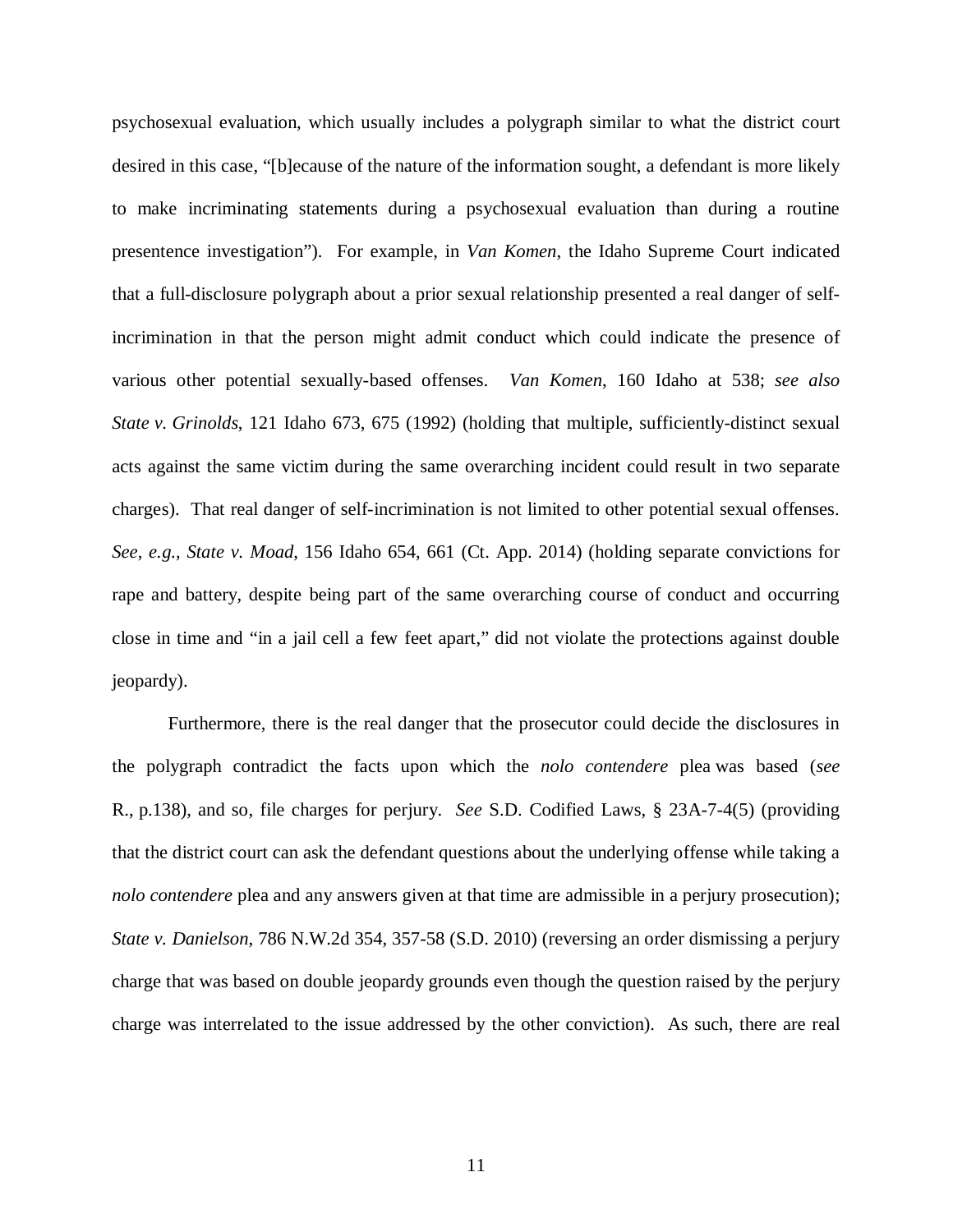and appreciable risks of self-incrimination in making such disclosures during a full-disclosure polygraph.

Besides, double jeopardy is an affirmative defense which the defendant must necessarily raise *after* new charges have been filed. *See* I.C.R. 12(b); *compare* S.D. Codified Laws, § 23A-8-3 (codifying South Dakota's version of Rule 12(b)). The same is true of other defenses, such as expiration of the statute of limitations. As such, the new prosecution based on the disclosure will have already begun before such defenses even comes into play. Thus, based on the disclosures in the Idaho polygraph, legal detriments – the stigma, trauma, and embarrassment, not to mention the potential for continued incarceration, that are attendant to a criminal prosecution, *see, e.g.,* Elizabeth S. Jahncke, *United States v. Halper, Punitive Civil Fines, and the Double Jeopardy and Excessive Fines Clauses*, 66 N.Y.U. L. Rev. 112, 117 (1991) – will have already begun to occur. Therefore, *the risk* of legal consequence based on the disclosure is present, and thus, *the danger* of self-incrimination, exists. As such, Mr. Le Veque's Fifth Amendment rights are properly in play despite the potential applicability of double jeopardy protections is some respects.

## D. A Decision To Relinquish Jurisdiction Which Violates The Fifth Amendment Need Not Be Contemporaneously Objected-To In Order To Preserve That Challenge For An Immediately-Ensuing Direct Appeal

Normally, contemporaneous objections to sentencing decisions are not required in order to preserve challenges thereto for appeal because "the only point of sentencing proceedings is to contest—absent express agreement—the sentence to be imposed." *State v. Clontz*, 156 Idaho 787, 791 (Ct. App. 2014). Accordingly, in *Van Komen*, the Idaho Supreme Court considered this precise challenge to a decision to relinquish jurisdiction despite the fact that, while the defendant had invoked the Fifth Amendment rights, no objection had been made to the district court's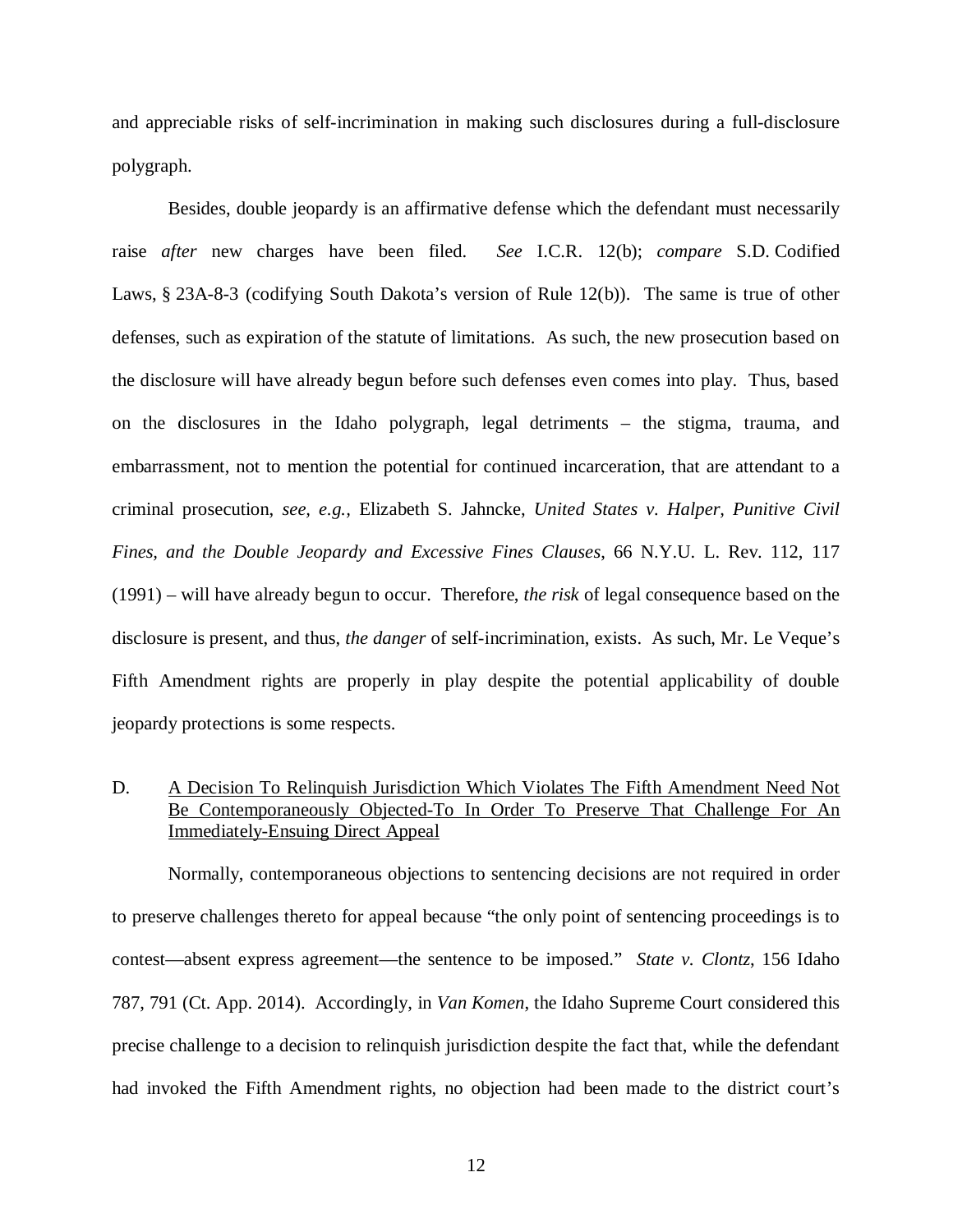statements, either before or after the district court announced its decision to relinquish jurisdiction. *See generally Van Komen*, 160 Idaho 534.

There was no reason for Mr. Le Veque to have raised this issue prior to the district court's decision because both the rider staff and the prosecutor were recommending probation. (APSI, p.7; Supp. Tr., p.5, Ls.17-21.) Furthermore, once the district court made its decision, there was no mechanism by which he might ask it to reconsider that decision on the Fifth Amendment basis.[4](#page-19-0) Although Idaho Criminal Rule 35 (*hereinafter*, Rule 35) allows for a defendant to request reconsideration of a decision to relinquish jurisdiction, "the purpose of the extended jurisdiction under Rule 35 is to allow the district court a limited time in which to determine whether a defendant's sentence is unduly severe." *State v. Knutsen*, 138 Idaho 918, 922-23 (Ct. App. 2003); *see also State v. Huffman*, 144 Idaho 201, 203 (2007) (holding that, in order to show a sentence is unduly severe, the defendant must present new information which had not yet been before the district court). The reason for that limited scope of reconsideration of a decision to relinquish jurisdiction is that Rule 35 "'is not designed to re-examine the facts underlying the case to determine whether a sentence is illegal; rather the rule only applies to a narrow category of cases in which the sentence imposes a penalty that is simply not authorized by law or where new evidence tends to show that the original sentence is excessive.'" *State v. Wolfe*, 158 Idaho 55, 65 (2015) (quoting *State v. Clements*, 148 Idaho 82, 86 (2009)). As such, the Court of Appeals has held a challenge to the process by which the district court

<span id="page-19-0"></span><sup>&</sup>lt;sup>4</sup> Besides, motions for reconsideration are generally not required to preserve issues for appeal. *See, e.g., In re Guardianship of Doe*, 157 Idaho 750, 758 (2014) ("Once the court ruled, . . . Guardians did not have to file a motion for reconsideration in order to preserve the issue [a claim for attorney's fees following a *sua sponte* denial of fees entered by the court] for appeal.")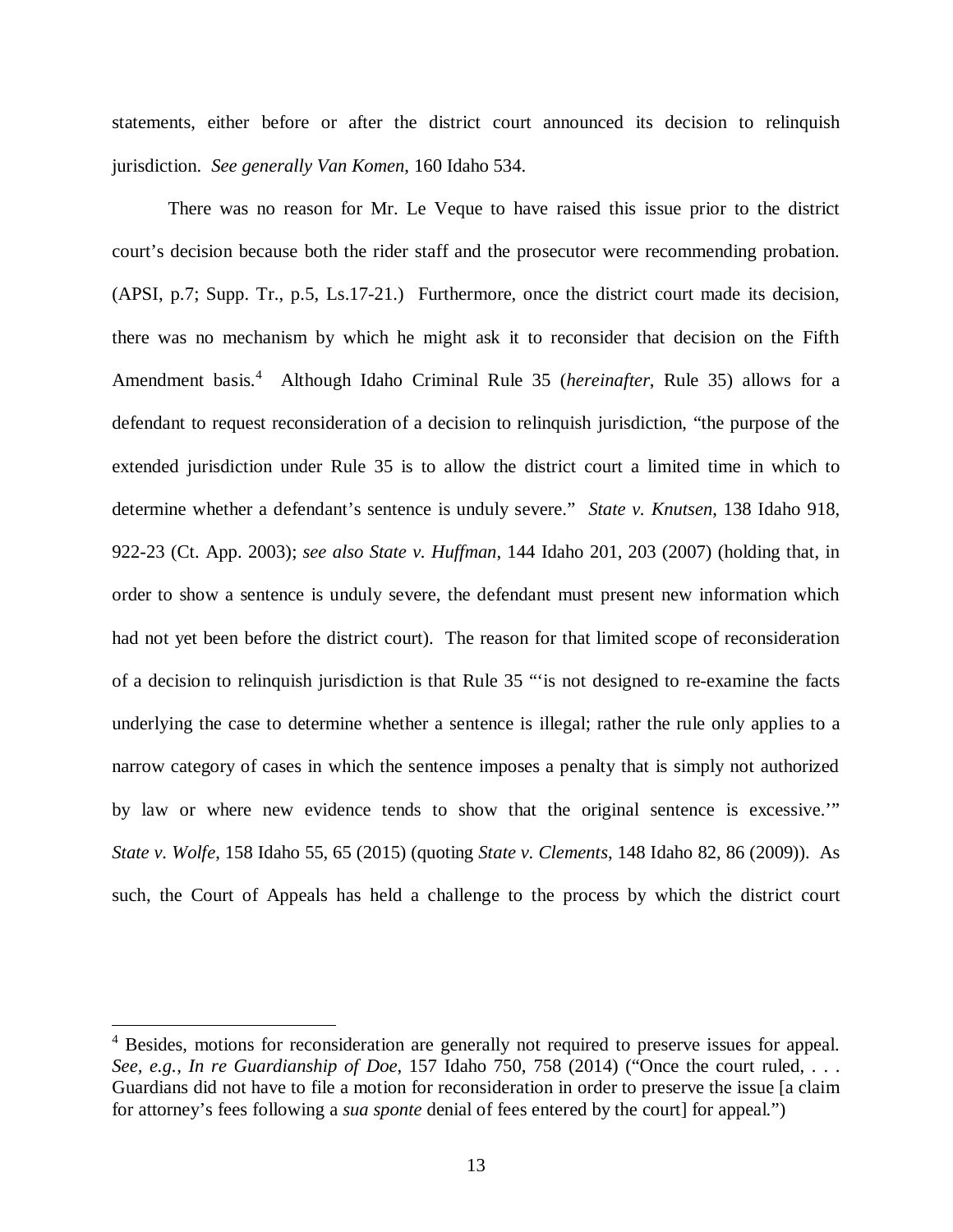relinquished jurisdiction could not be brought under Rule 35; rather, "the defendant must file an appeal" to make such an argument.<sup>[5](#page-20-0)</sup> State v. Alvarado, 132 Idaho 248, 249 (Ct. App. 1998).

The argument that the decision to relinquish jurisdiction violates the Fifth Amendment is not an allegation that the decision to relinquish jurisdiction was not authorized by law, nor is it a claim that the sentences being executed were excessive in light of new evidence. Therefore, it is not an argument which can properly be made in a Rule 35 motion. *See Wolfe*, 158 Idaho at 65; *Clements*, 148 Idaho at 86; *Huffman*, 144 Idaho at 203. Rather, to raise that claim, Mr. Le Veque had to, and did, file an appeal. *See Alvarado*, 132 Idaho at 249; *compare Van Komen*, 160 Idaho 534. Therefore, the State's fundamental error argument is meritless.<sup>[6](#page-20-1)</sup>

Since the district court made the same erroneous decision it made in *Van Komen*, this Court should, as it did in *Van Komen*, vacate that order and remand the case for further proceedings before a new judge.

<span id="page-20-0"></span> $5$  To the extent Rule 35(b) allows for a defendant to raise a challenge that the sentence was imposed in an illegal manner, that subsection is not applicable because the challenge Mr. Le Veque raised here is not to the imposition of the sentence. *See, e.g., State v. Steelsmith*, 153 Idaho 577, 581 (Ct. App. 2012) (reaffirming that a sentence is "imposed" when it is pronounced, not when the district court relinquishes jurisdiction). Therefore, Mr. Le Veque could not have raised this argument through Rule 35(b); this argument, as *Alvarado* explains, must be raised on appeal.

<span id="page-20-1"></span><sup>&</sup>lt;sup>6</sup> Should this Court decide to change Idaho law in this regard, and so, now require this argument to be raised under fundamental error if it was not made below, Mr. Le Veque can satisfy the test for fundamental error. *See State v. Perry*, 150 Idaho 209, 226 (2010). The district court's error violated his Fifth Amendment rights. *Van Komen*, 160 Idaho at 540. As discussed in Section I(B)(1), *supra*, Mr. Le Veque did not waive that right, as no questions were asked of him, nor did he voluntarily speak during the relevant time. The violation is clear from the record, as the district court stated, much like in *Van Komen*, it was relinquishing jurisdiction solely because Mr. Le Veque had not waived his Fifth Amendment rights and taken a polygraph examination. (Supp. Tr., p.8, L.24 - p.9, L.5.) The violation affected the outcome, and thus, prejudiced him, since the district court refused to release him on probation as recommended by the prosecutor, defense counsel, and rider staff, and thus, effectively extended the term of his incarceration. *See McKune*, 536 U.S. at 38, 52; *Van Komen*, 160 Idaho at 540.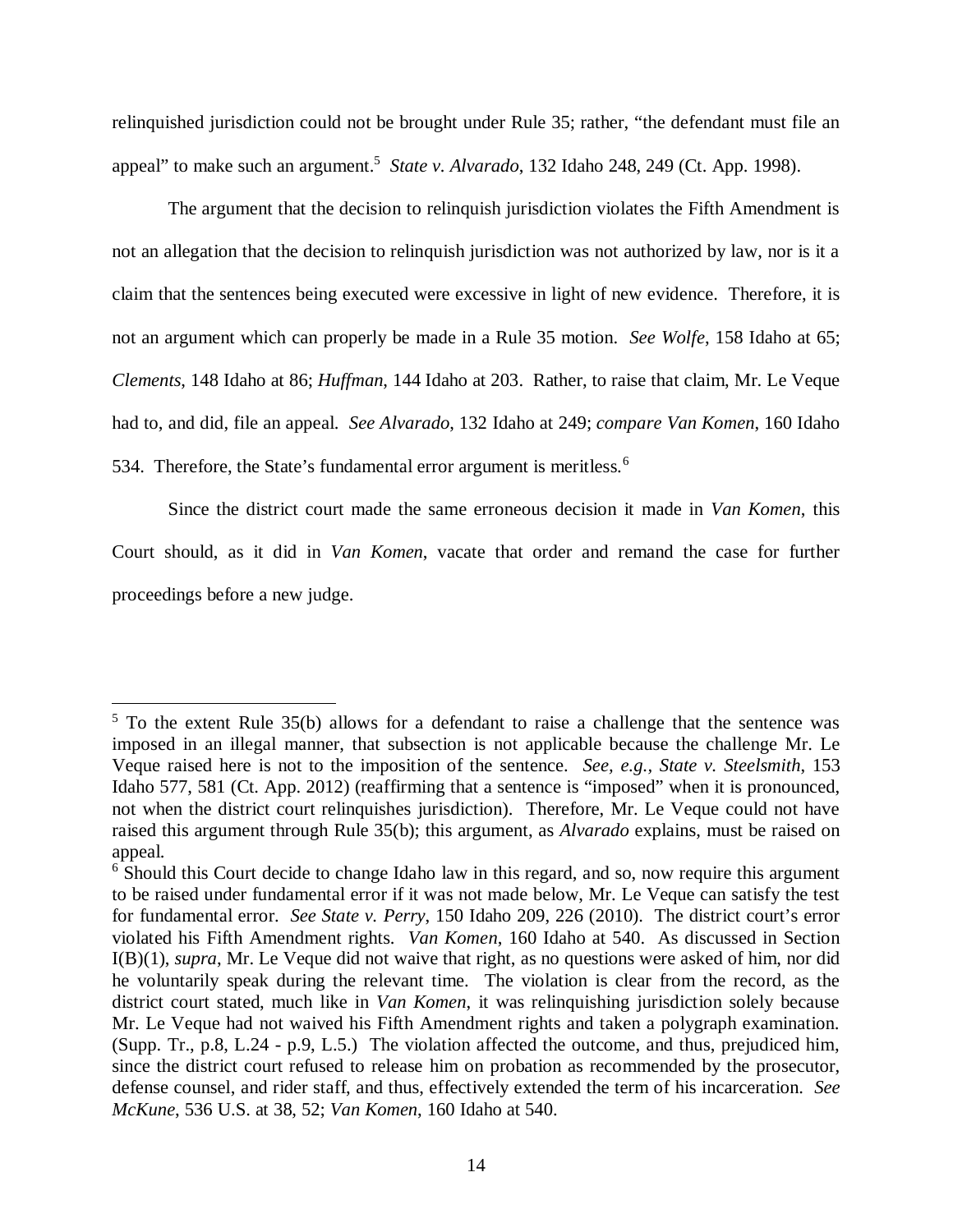### The District Court Abused Its Discretion By Refusing To Consider Mr. Le Veque's Challenges To The Propriety Of The Terms Of Probation At The Revocation Hearing

The second issue on appeal is that, when the district court initially revoked Mr. Le Veque's probation, it failed on the second step of the analysis for reviewing discretionary decisions – whether the district court perceived the outer bounds of its discretion. *See State v. Hedger*, 115 Idaho 598, 600 (1989); *State v. Brashier*, 127 Idaho 730, 737 (Ct. App. 1995). However, the majority of the State's arguments on this issue speak only to the third step of that analysis – whether the district court reached its decision in an exercise of reason – as they focus on whether the district court's decision to revoke probation was justified by the facts. (*See* Resp. Br., pp.11-14.)

Those arguments are irrelevant to this appeal because, regardless of whether the district court's decision might have been a reasonable one, the district court's the exercise of discretion "must be exercised consistent with any legal standards applicable to the discretionary decision." *Brashier*, 127 Idaho at 737. As such, "[w]hen a trial court has unduly narrowed the scope of its discretion through a misapprehension of applicable law, the proper course of action is for the appellate court to remand the case so that the trial court can make the discretionary decision anew, in light of the proper legal standards governing that decision." *Id*.; *accord State v. Villavicencio*, 159 Idaho 430, 437 (Ct. App. 2015). Therefore, this Court should reject the State's irrelevant arguments as to the third step of the abuse of discretion analysis.

The only point the State makes which might be relevant to the second step of the abuse of discursion analysis is its assertion that "the district court recognized the limits on its authority to tell the Department of Correction how to classify and supervise probationers." (Resp. Br., p.13.) That, too, misses the point. The issue is not whether the district court recognized the shallow end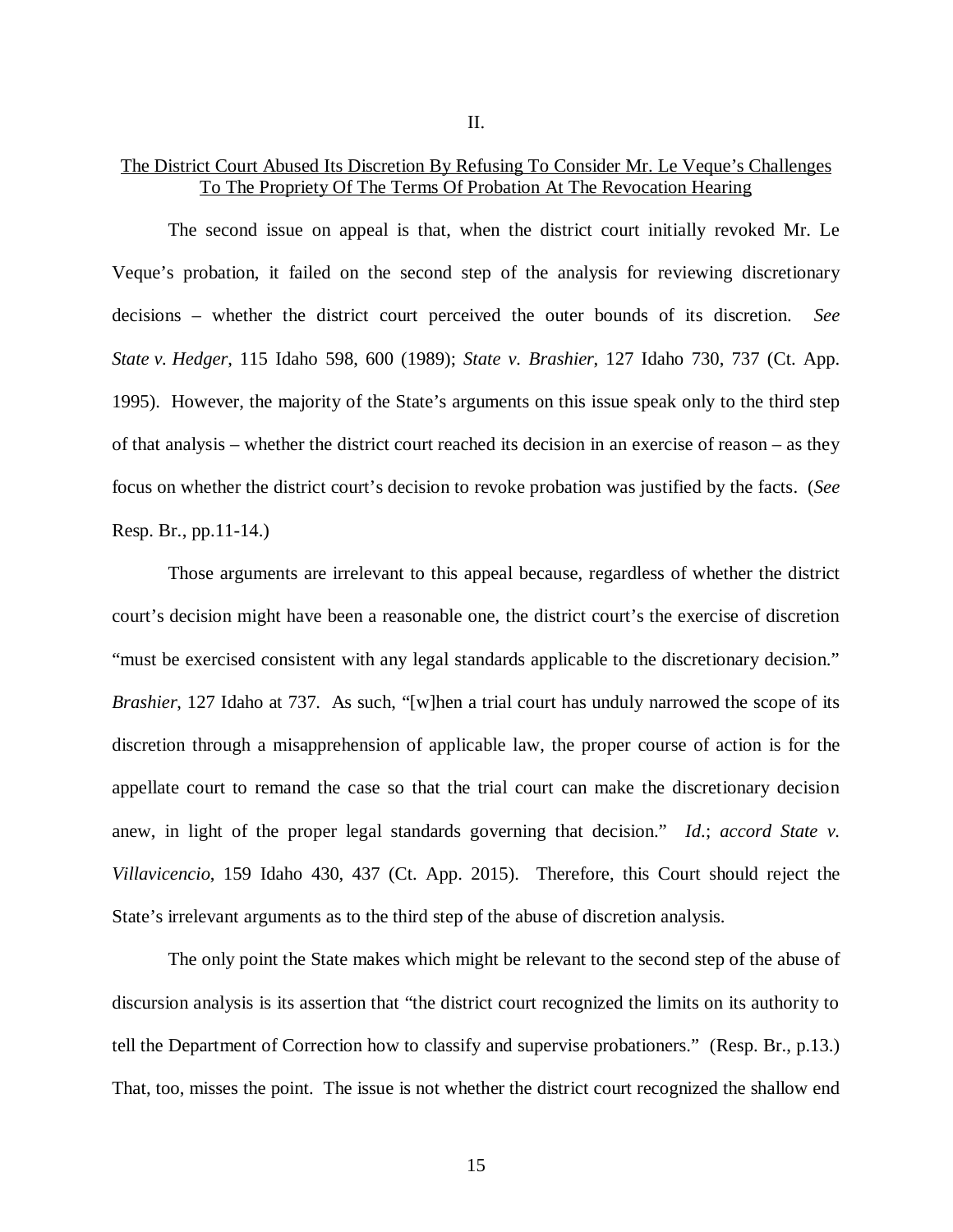of its discretionary pool. The issue is whether the district court recognized how deep the pool went in the other direction – that it *could*, in fact, tell the probation officer how to supervise Mr. Le Veque. The State makes no argument to the contrary on that point. (*See generally* Resp. Br.)

That is unsurprising since the Court of Appeals has recently reaffirmed that the district court has the authority to review, and if appropriate, declare invalid, a probation officer's subsequent modifications to the substantive terms of supervision. *See State v. Santana*, \_\_\_ P.3d \_\_\_, 2017 WL 875974 (Ct. App. March 6, 2017). In fact, "*only* the sentencing court may set the substantive conditions of probation" because probation is an agreement between the defendant and the sentencing court. *Id*. at \*3 (emphasis added). Therefore, even though the sentencing court had included a term "requiring Santana to cooperate with the rules and terms of the probation department," a subsequent modification to the substantive terms of probation by the probation officer (in that case, the addition of a Fourth Amendment waiver) "was not a valid condition of Santana's probation," since he did not have notice that the sentencing court would expect him to abide by that condition if he agreed to the terms of probation. *Id*. at \*\*2-3. Since the waiver was not a valid term of probation, the Court of Appeals concluded the lower courts had not erred by concluding a warrantless search of the probationer's home could not be based on that invalid term of probation. *Id*. at \*3 (ultimately reversing the order to suppress on other grounds).

Similarly, in Mr. Le Veque's case, the probation officer made changes to the substantive terms of probation after sentences for burglary and possession of a controlled substance had been imposed. She added a requirement that he complete sex offender treatment. (Exhibits, p.3.) She also added a requirement that he have a chaperone present if he would be around children.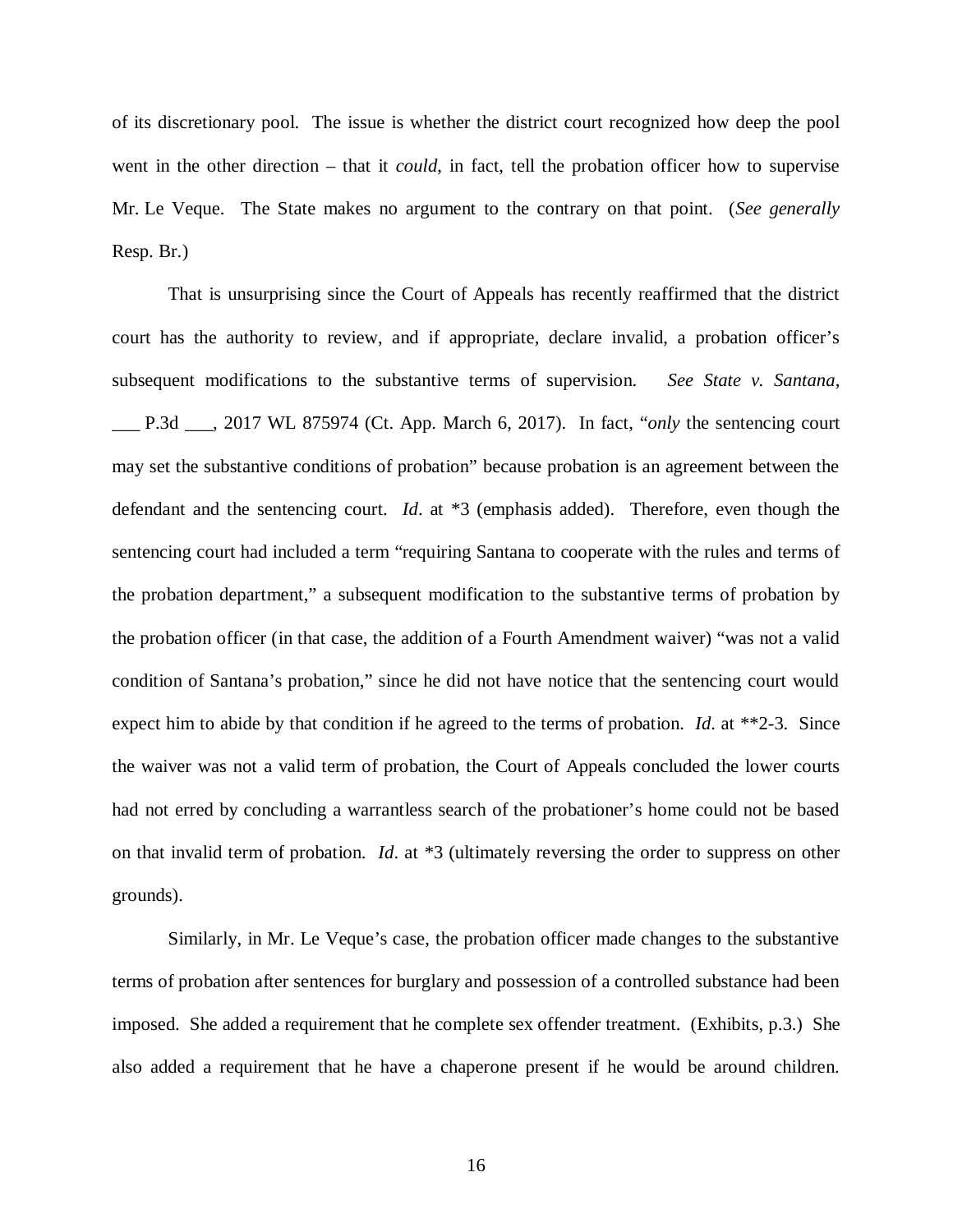(Exhibits, p.3.) She added limitations on where Mr. Le Veque could spend his time, on whether he could form romantic relationships, and whether he could own internet-capable devices. (Exhibits, p.3.) None of these substantive terms were part of the conditions of the agreement between Mr. Le Veque and the sentencing court, nor did he have notice that they might be. (*See generally* R., pp.121-25 (order for probation listing the terms of probation).) This is particularly problematic since the basis for requiring those terms of supervision (the existence and nature of the South Dakota conviction) was discussed in the materials submitted to the district court before sentencing (*see* PSI, p.8), and even with that information, the sentencing court did not require those terms be included in the terms of supervision. Therefore, contrary to the district court's belief, it absolutely had the authority to not only review the propriety of, but also to invalidate, those terms of supervision. (*See* App. Br., pp.12-14.) Moreover, if it found those terms to be invalid, then the alleged probation violations based on the invalid terms cannot stand. *See State v. Jones*, 123 Idaho 315, 318 (Ct. App. 1993).

Since the district court unduly narrowed the scope of its discretion based on its misunderstanding of the relevant law, its decision to relinquish jurisdiction constituted an abuse of its discretion. *Brashier*, 127 Idaho at 737. The proper remedy is to remand the case so that the district court can make that decision anew with appreciation of the whole scope of its discretion. *Id*.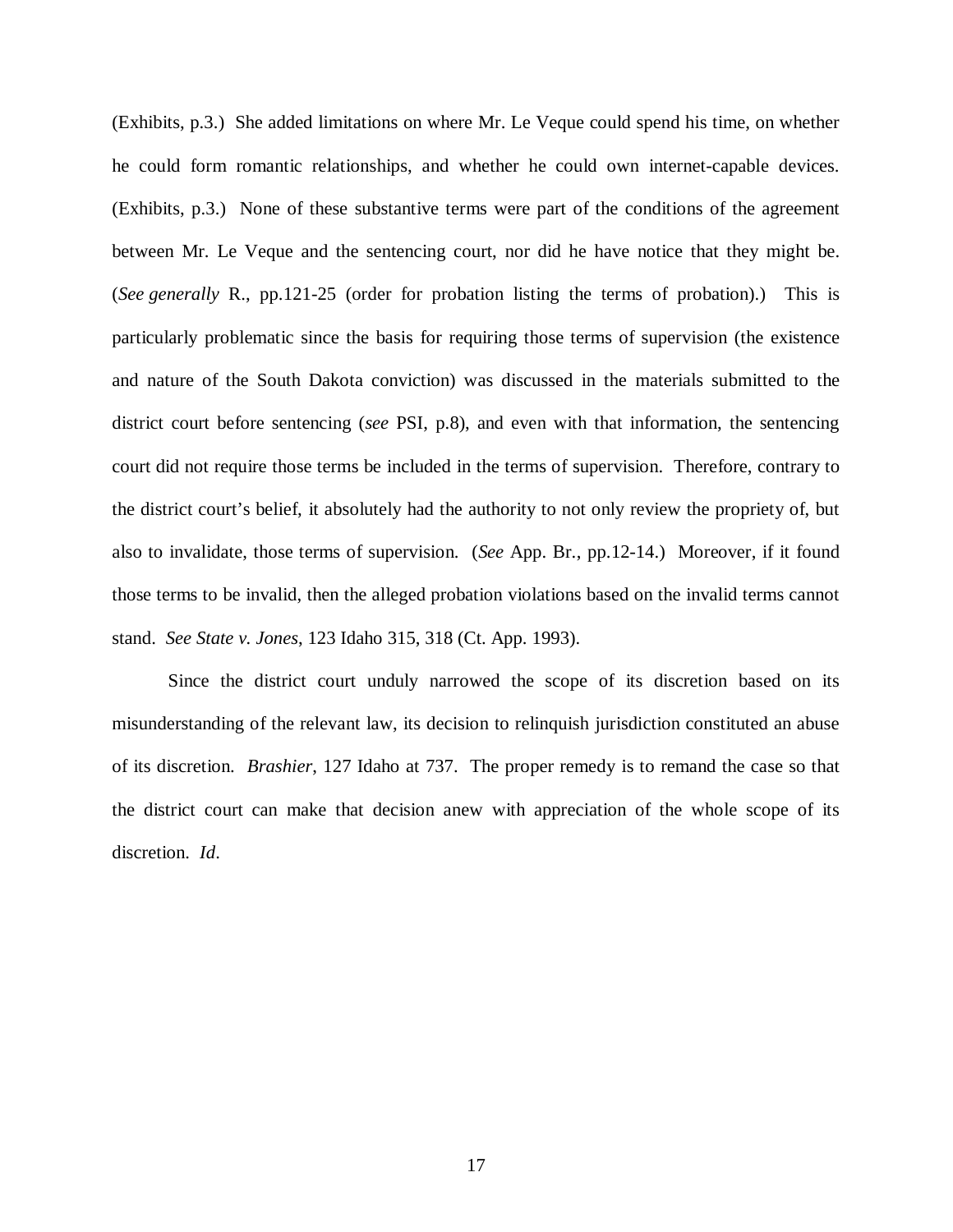# **CONCLUSION**

Mr. Le Veque respectfully requests that this Court vacate the order relinquishing jurisdiction and the order revoking probation, and that it remand this case for further proceedings before a new judge.

DATED this 24<sup>th</sup> day of May, 2017.

 $\frac{1}{s}$  /s/ $\frac{1}{s}$ BRIAN R. DICKSON Deputy State Appellate Public Defender